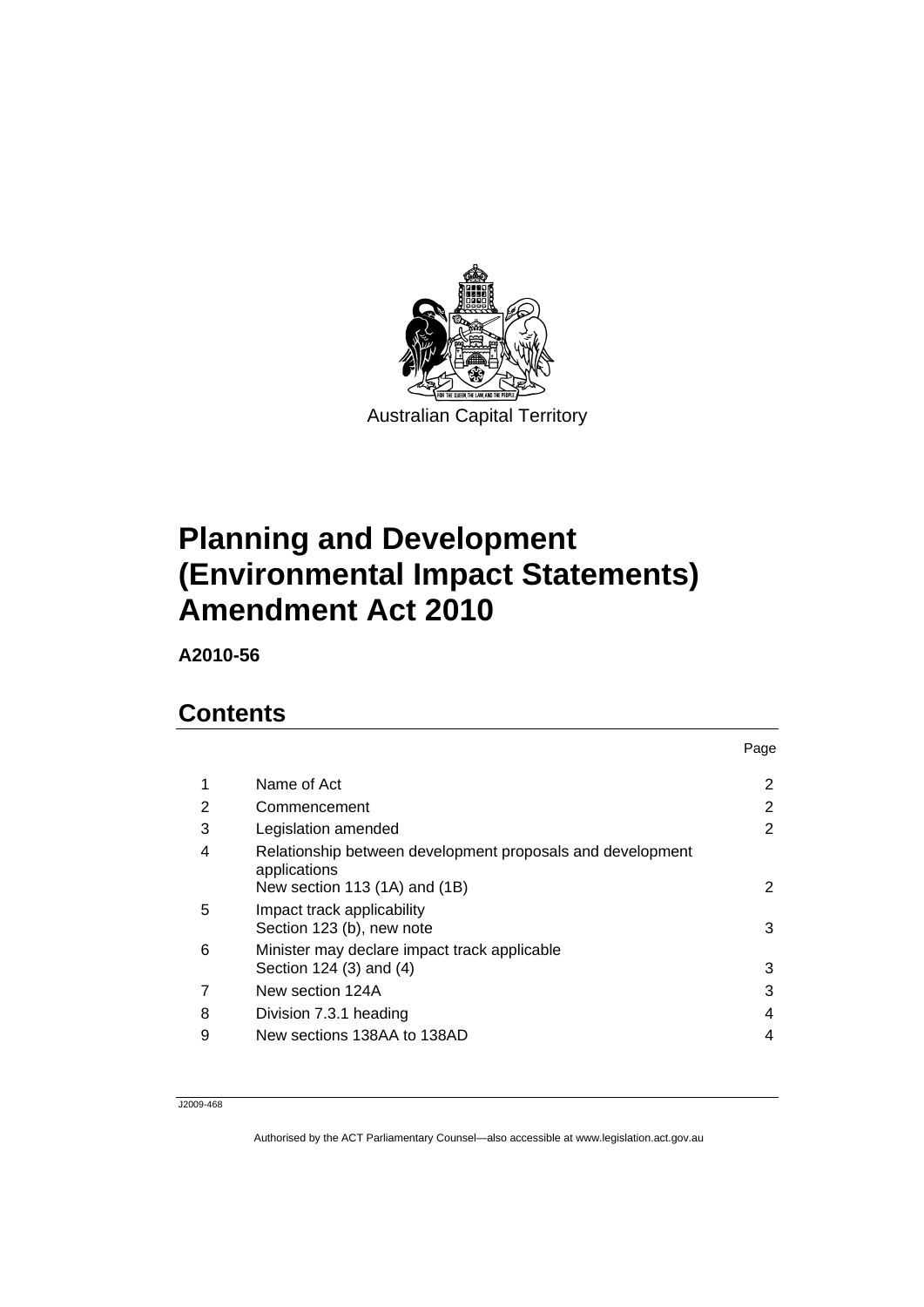#### **Contents**

|    |                                                                                           | Page |
|----|-------------------------------------------------------------------------------------------|------|
| 10 | Form of development applications<br>Section 139 (2) (f) (ii)                              | 8    |
| 11 | New sections $139(2)$ (I) and (m)                                                         | 8    |
| 12 | What is an EIS and a s 125-related EIS?<br>Section 208, new note                          | 9    |
| 13 | When is a completed EIS required?<br>Section 210, new note 2                              | 9    |
| 14 | EIS not required if development application exempted<br>New section 211 (2) to (5)        | 9    |
| 15 | Scoping of EIS<br>New section 212 (2A)                                                    | 10   |
| 16 | New section 212 (4)                                                                       | 10   |
| 17 | Section 215                                                                               | 10   |
| 18 | Authority consideration of EIS<br>Section 222 (2) (b)                                     | 10   |
| 19 | Chance to address unaddressed matters<br>Section 224 (1)                                  | 11   |
| 20 | New sections 224A and 224B                                                                | 11   |
| 21 | Giving EIS to Minister<br>Section 225 (1)                                                 | 12   |
| 22 | Section 225 (3)                                                                           | 13   |
| 23 | New section 225A                                                                          | 13   |
| 24 | No decision on application unless consideration in public interest<br>Section 261 (2) (b) | 14   |
| 25 | New section 261 (2) (e) and note                                                          | 14   |
| 26 | New section 446B                                                                          | 14   |
| 27 | Definitions-sch 4 Schedule 4, section 4.1, new definitions                                | 15   |
| 28 | Schedule 4, section 4.1, definition of threatening process                                | 15   |
| 29 | Schedule 4, part 4.2                                                                      | 16   |
| 30 | Schedule 4, part 4.3                                                                      | 20   |
| 31 | Dictionary, note 2                                                                        | 22   |
| 32 | Dictionary, new definitions                                                               | 22   |
| 33 | Dictionary, definition of threatening process                                             | 23   |
| 34 | Planning and Development Regulation 2008, section 54 (1) (e)                              | 23   |

contents 2 Planning and Development (Environmental Impact Statements) Amendment Act 2010

A2010-56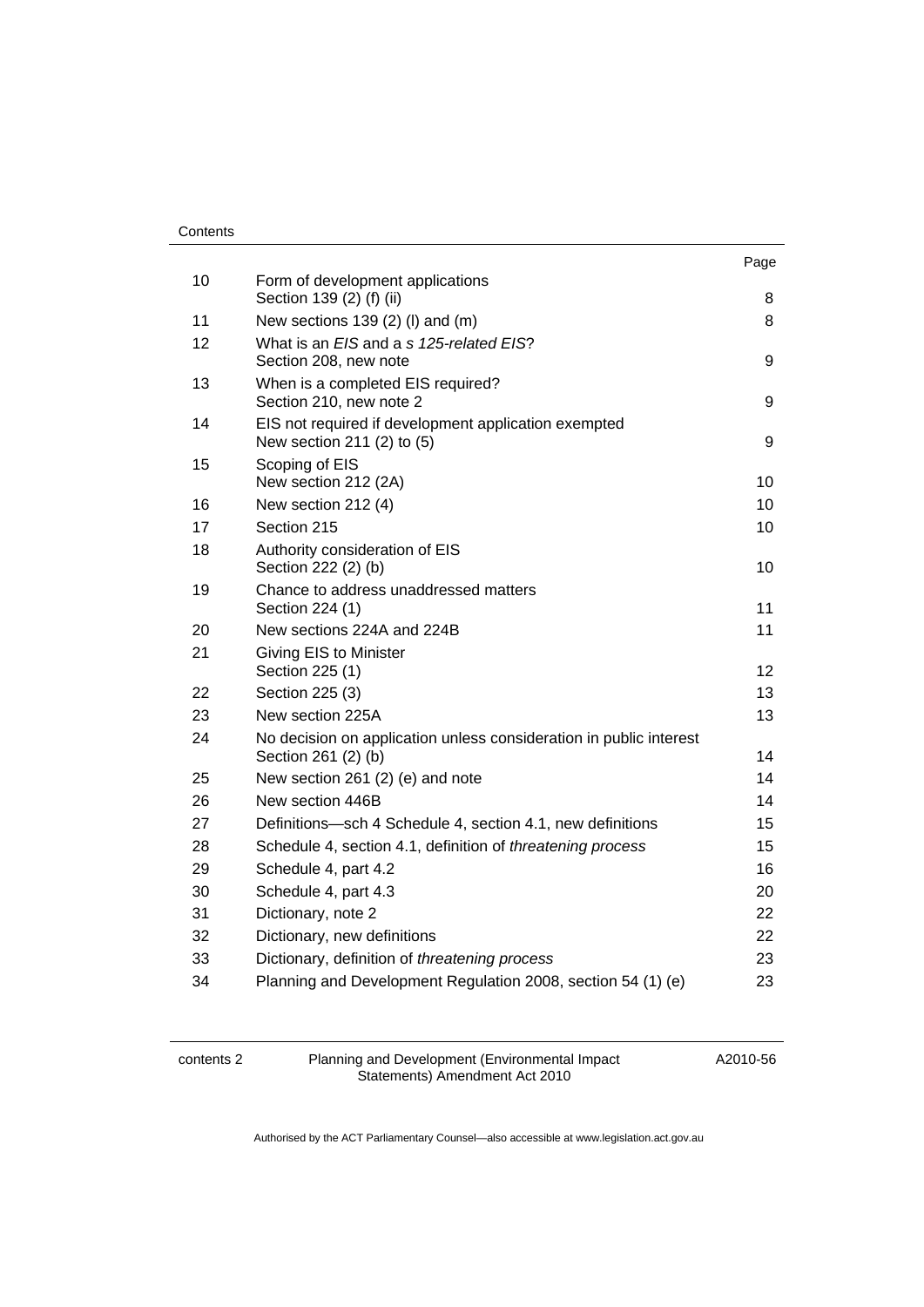<span id="page-2-0"></span>

# **Planning and Development (Environmental Impact Statements) Amendment Act 2010**

**A2010-56** 

ׅ֚֡֡֡֡֬֝

An Act to amend the *Planning and Development Act 2007*

The Legislative Assembly for the Australian Capital Territory enacts as follows:

J2009-468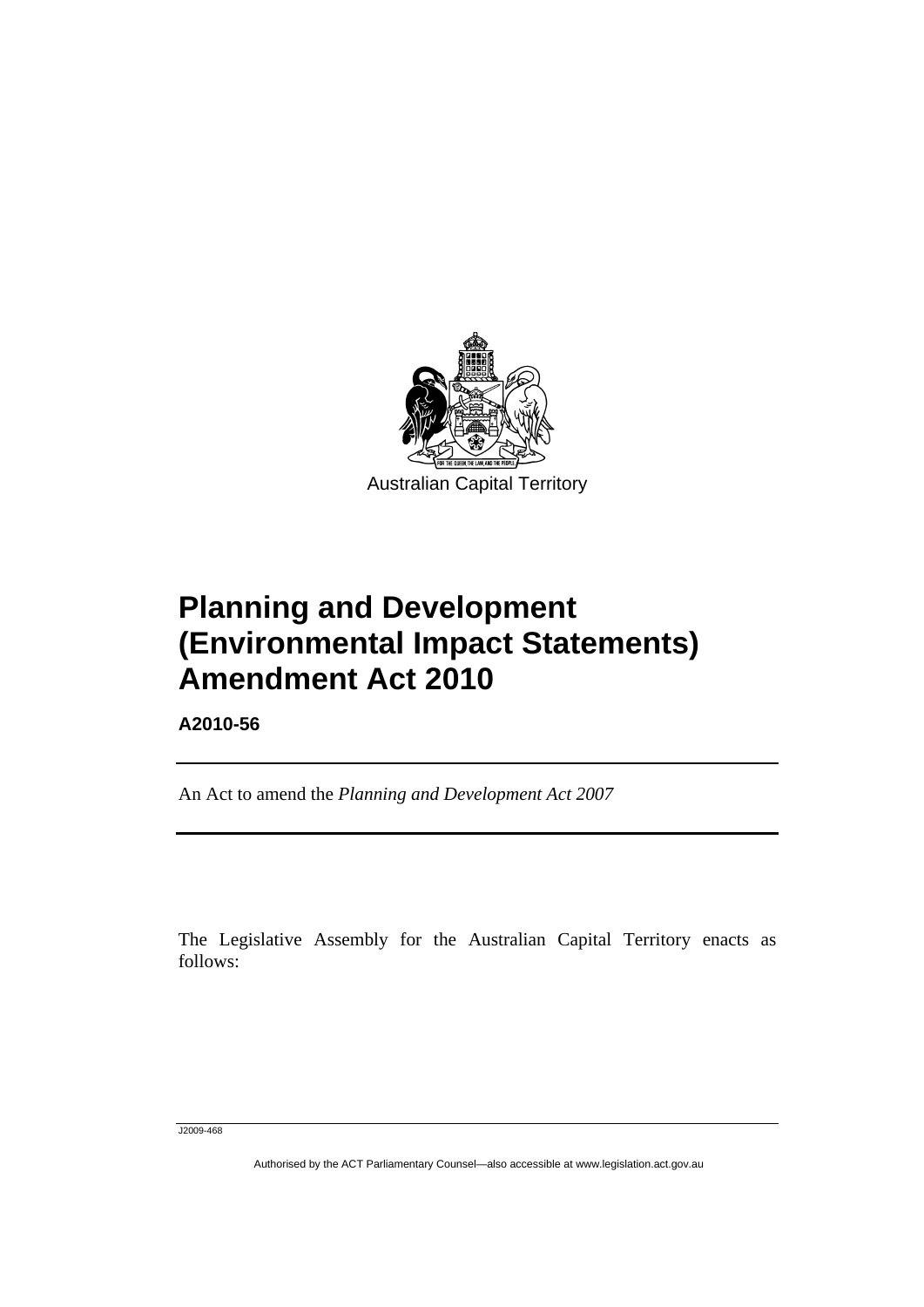<span id="page-3-0"></span>

|                         |             | <b>Name of Act</b>                                                                                                                                                                   |
|-------------------------|-------------|--------------------------------------------------------------------------------------------------------------------------------------------------------------------------------------|
|                         |             | This Act is the Planning and Development (Environmental Impact)<br>Statements) Amendment Act 2010.                                                                                   |
| $\overline{2}$          |             | <b>Commencement</b>                                                                                                                                                                  |
|                         | notice.     | This Act commences on a day fixed by the Minister by written                                                                                                                         |
|                         | Note 1      | The naming and commencement provisions automatically commence on<br>the notification day (see Legislation Act, $s$ 75 (1)).                                                          |
|                         | Note 2      | A single day or time may be fixed, or different days or times may be<br>fixed, for the commencement of different provisions (see Legislation<br>Act, $s$ 77 (1)).                    |
|                         | Note 3      | If a provision has not commenced within 6 months beginning on the<br>notification day, it automatically commences on the first day after that<br>period (see Legislation Act, s 79). |
| 3                       |             | <b>Legislation amended</b>                                                                                                                                                           |
|                         |             | This Act amends the Planning and Development Act 2007.                                                                                                                               |
|                         | <b>Note</b> | This Act also amends the Planning and Development Regulation 2008<br>(see $s$ 34).                                                                                                   |
| $\overline{\mathbf{4}}$ |             | Relationship between development proposals and<br>development applications<br>New section 113 (1A) and (1B)                                                                          |
|                         | insert      |                                                                                                                                                                                      |
| $(1 \wedge$             |             | The determination of which cooccanont twelve analize to                                                                                                                              |

 (1A) The determination of which assessment track applies to a development proposal is made by reference to circumstances when the application is made.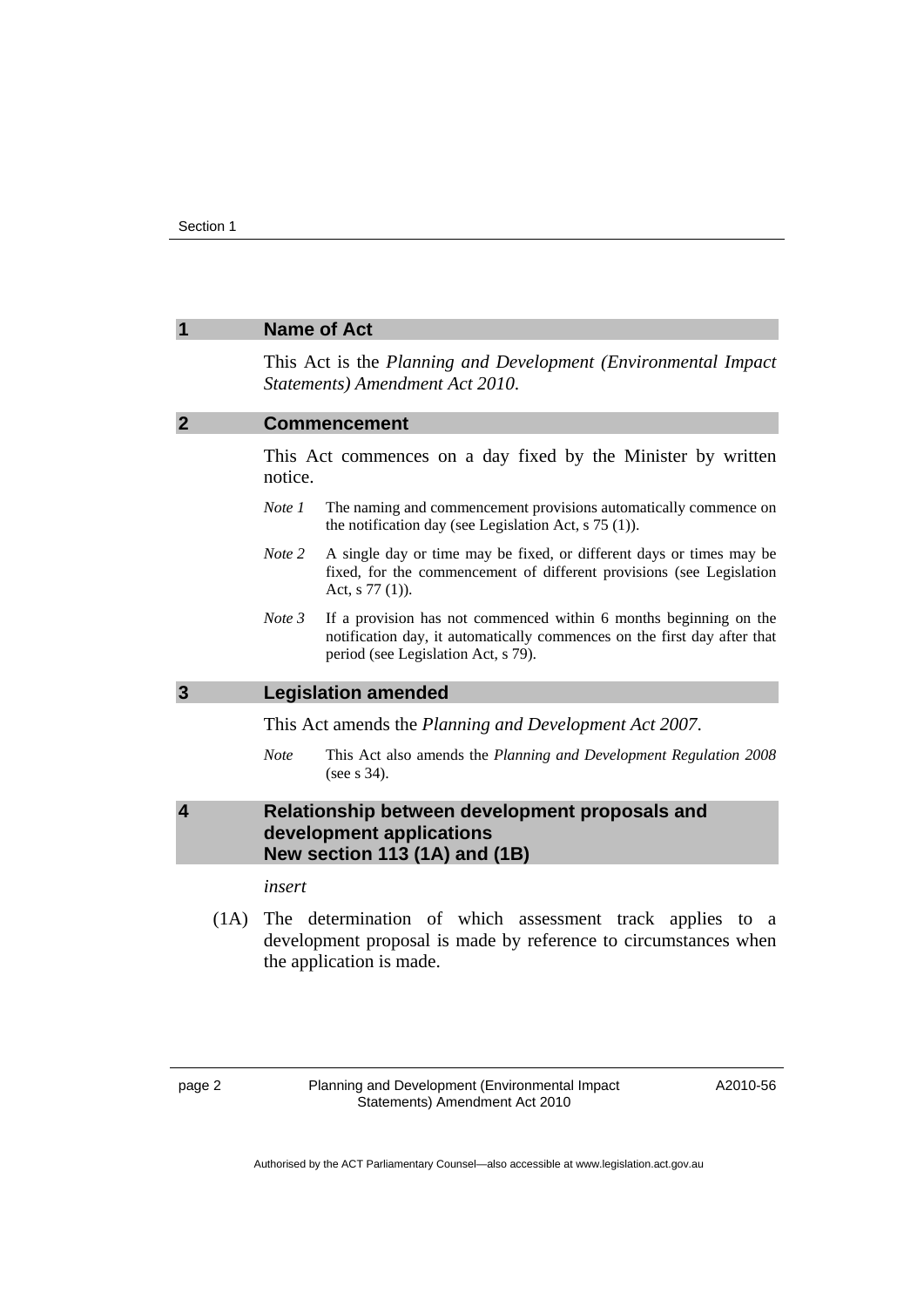- <span id="page-4-0"></span> (1B) Subsection (1A) does not apply if, after the application is made—
	- (a) the Minister makes a declaration under section 124 (Minister may declare impact track applicable) in relation to the development proposal; or
	- (b) the Public Health Act Minister makes a declaration for section 125 (Declaration by Public Health Act Minister affects assessment track) in relation to the application.

### **5 Impact track applicability Section 123 (b), new note**

#### *insert*

*Note* For certain proposals mentioned in sch 4, a proponent may apply under s 138A (2) for an environmental significance opinion from a relevant agency that the proposal is not likely to have a significant adverse environmental impact. The production of the opinion by the agency will take the proposal out of the impact track unless other reasons under this section apply.

# **6 Minister may declare impact track applicable Section 124 (3) and (4)**

#### *omit*

#### **7 New section 124A**

*insert* 

### **124A Meaning of** *significant* **adverse environmental impact**

- (1) For this Act, an adverse environmental impact is *significant* if—
	- (a) the environmental function, system, value or entity that might be adversely impacted by a proposed development is significant; or

A2010-56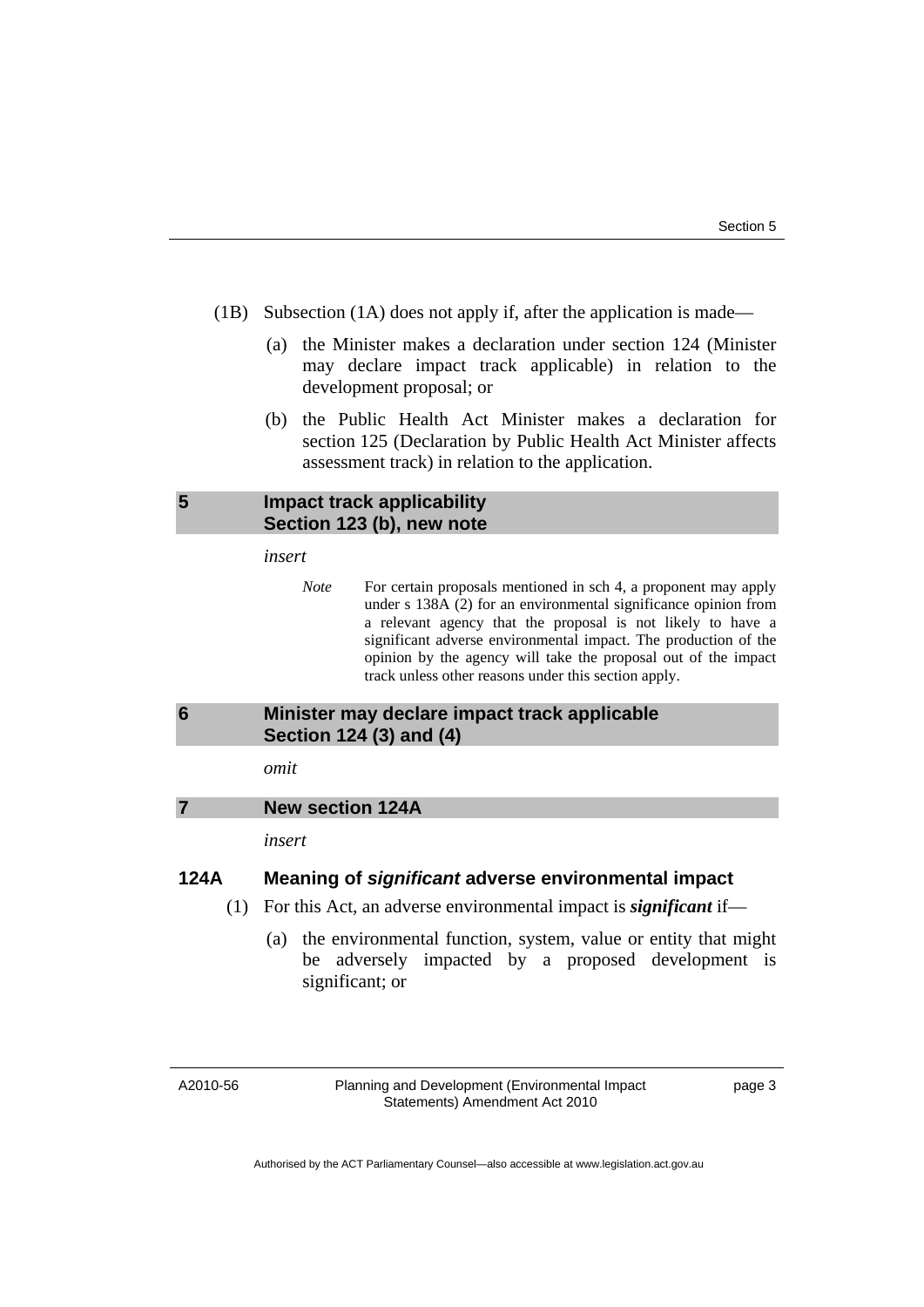- <span id="page-5-0"></span> (b) the cumulative or incremental effect of a proposed development might contribute to a substantial adverse impact on an environmental function, system, value or entity.
- (2) In deciding whether an adverse environmental impact is *significant*, the following matters must be taken into account:
	- (a) the kind, size, frequency, intensity, scope and length of time of the impact;
	- (b) the sensitivity, resilience and rarity of the environmental function, system, value or entity likely to be affected.
- (3) In deciding whether a development proposal is likely to have a significant adverse environmental impact it does not matter whether the adverse environmental impact is likely to occur on the site of the development or elsewhere.

# **8 Division 7.3.1 heading**

*substitute* 

# **Division 7.3.1 Pre-application matters**

#### **9 New sections 138AA to 138AD**

*in division 7.3.1, insert* 

#### **138AA Impact track proposals if not likely to have significant adverse environmental impact**

- (1) This section applies to a development proposal mentioned in—
	- (a) schedule 4, part 4.2, item  $3$  (c) or (d); or
	- (b) schedule 4, part 4.3, item 1, item 2 (a) or (b), item 3 or item 6.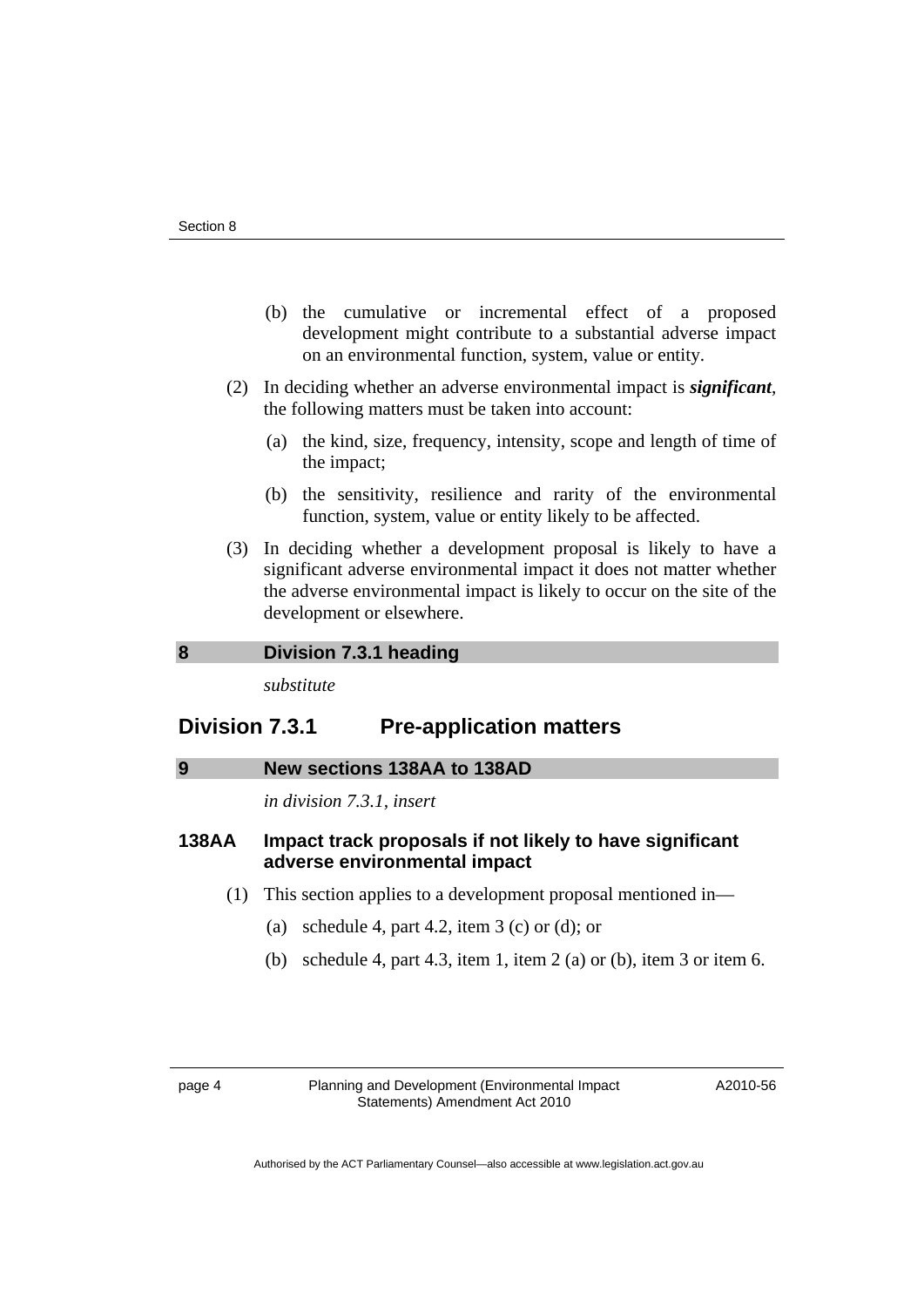- (2) If the proponent of a development proposal wants the application for the development approval assessed in the merit track on the ground that the proposal is not likely to have a significant adverse environmental impact, the proponent must apply to the relevant agency for an opinion (an *environmental significance opinion*) to that effect.
	- *Note 1* A development proposal may still be in the impact track for other reasons under s 123 (eg because of a declaration under s 125 (Declaration by Public Health Act Minister affects assessment track)).
	- *Note* 2 If a form is approved under s 425 for this provision, the form must be used.

# **138AB Deciding environmental significance opinion applications**

- (1) A relevant agency may, by written notice, require an applicant for an environmental significance opinion to provide additional information in support of the application.
- (2) Notice under subsection (1) must state the time, not shorter than 20 working days, within which the applicant must respond to the notice.
- (3) The relevant agency may refuse to decide the application if the additional information requested under subsection (1) is not given to the agency within the stated time.
- (4) If the relevant agency decides the application, the agency must—
	- (a) give the environmental significance opinion if it considers that the proposal is not likely to have a significant adverse environmental impact; or
	- (b) reject the application.
- (5) The relevant agency must notify the applicant and the planning and land authority in writing if it rejects the application.

A2010-56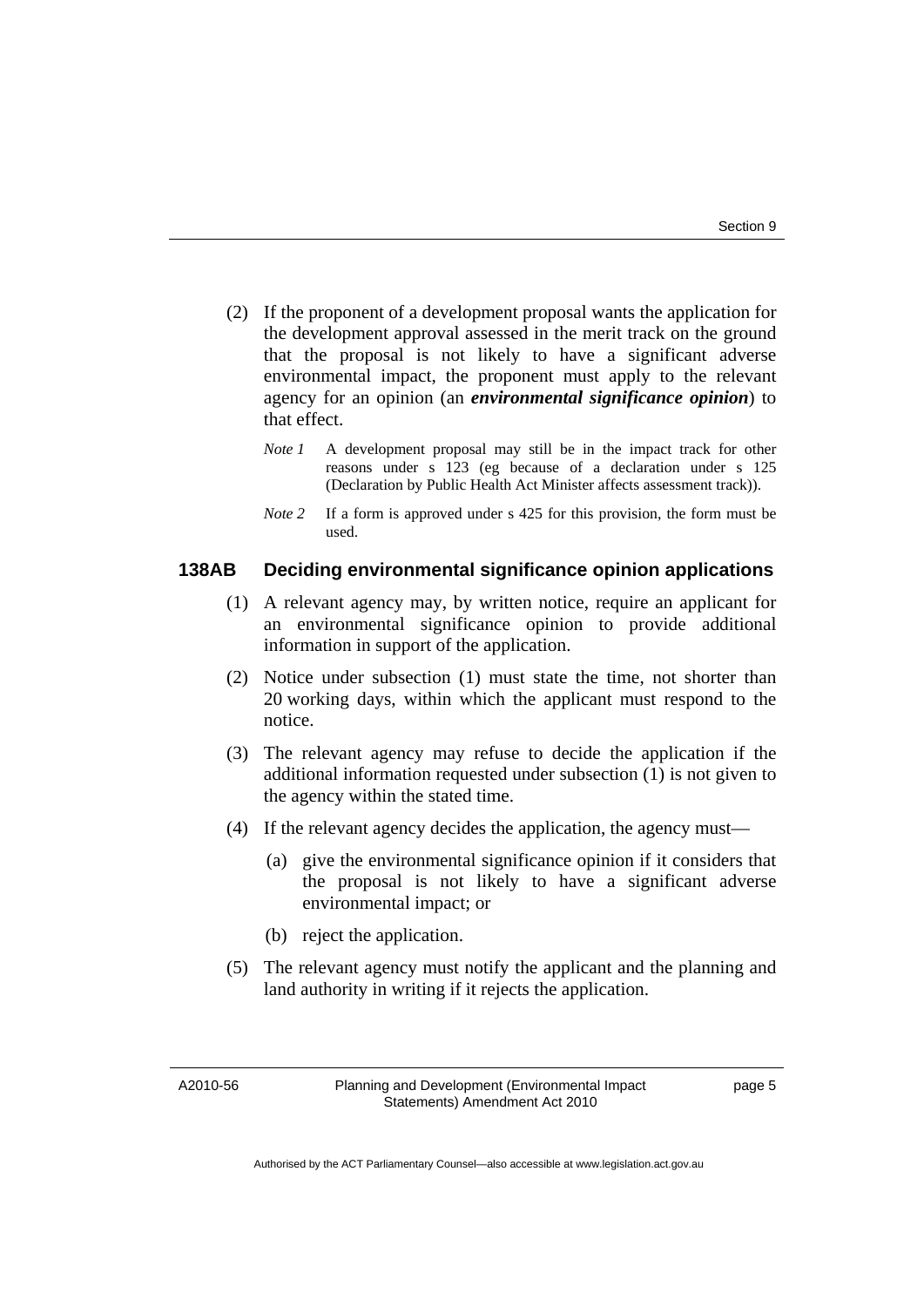- (6) A relevant agency is taken to have rejected an application for an environmental significance opinion if the agency does not give the opinion or a notice under subsection (5) within—
	- (a) if no additional information is requested under subsection (1)—30 working days after the application is made to the agency; or
	- (b) if additional information is requested and the information is given to the agency—30 working days after the information is given to the agency; or
	- (c) if additional information is requested and the information is not given to the agency within the time stated—30 working days after the stated time has ended.
- (7) However, the relevant agency may decide the application despite the rejection of the application under subsection (6).

### **138AC Costs of environmental significance opinion**

- (1) A relevant agency may recover from an applicant for an environmental significance opinion the direct and indirect costs incurred by the agency—
	- (a) in deciding an application for the opinion; and
	- (b) in preparing the opinion; and
	- (c) in engaging a consultant to assist with deciding the application or preparing the opinion.
	- *Note* The costs may be recovered in a court of competent jurisdiction (see Legislation Act, s 177).
- (2) If the relevant agency has sent an invoice to the applicant for the costs recoverable under subsection (1), the agency must give a copy of the invoice to the planning and land authority.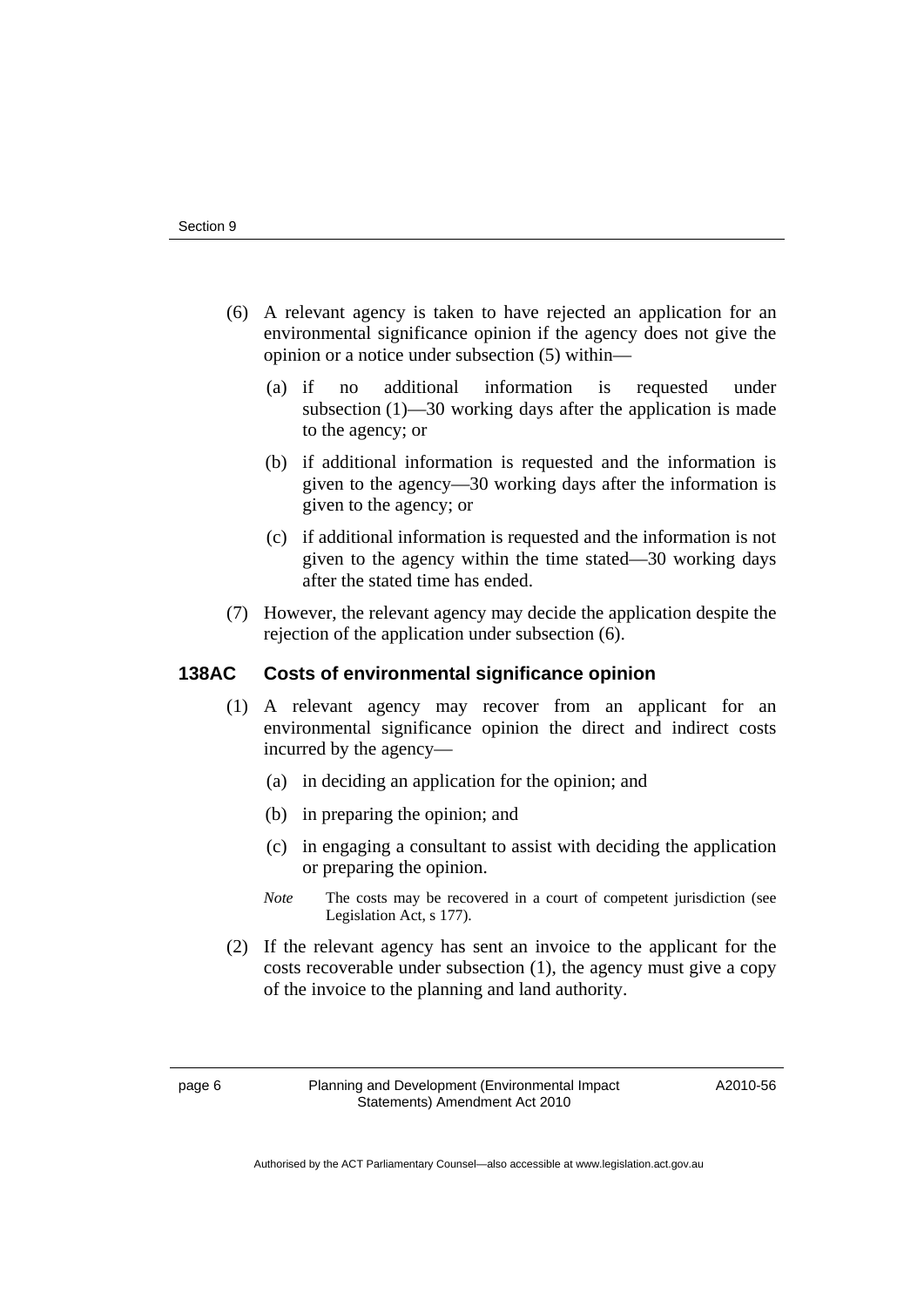(3) Despite section 138AB (4) and (5), the relevant agency may wait until the invoice has been paid by the applicant before giving the environmental significance opinion or giving a notice under section 138AB (5).

# **138AD Requirements in relation to environmental significance opinions**

- (1) This section applies to an environmental significance opinion given by a relevant agency to the applicant for the opinion.
- (2) The relevant agency must give a copy of the environmental significance opinion to the planning and land authority when the opinion is given to the applicant.
- (3) The planning and land authority must prepare a notice including the text of the environmental significance opinion.
- (4) A notice is a notifiable instrument.

*Note* A notifiable instrument must be notified under the Legislation Act.

- (5) The planning and land authority must put an electronic link to the notice on the authority website.
- (6) An environmental significance opinion and the notice including the text of the opinion expire 18 months after the day the notice is notified.
- (7) Giving an environmental significance opinion does not limit any power the relevant agency has under this Act or any other territory law.

A2010-56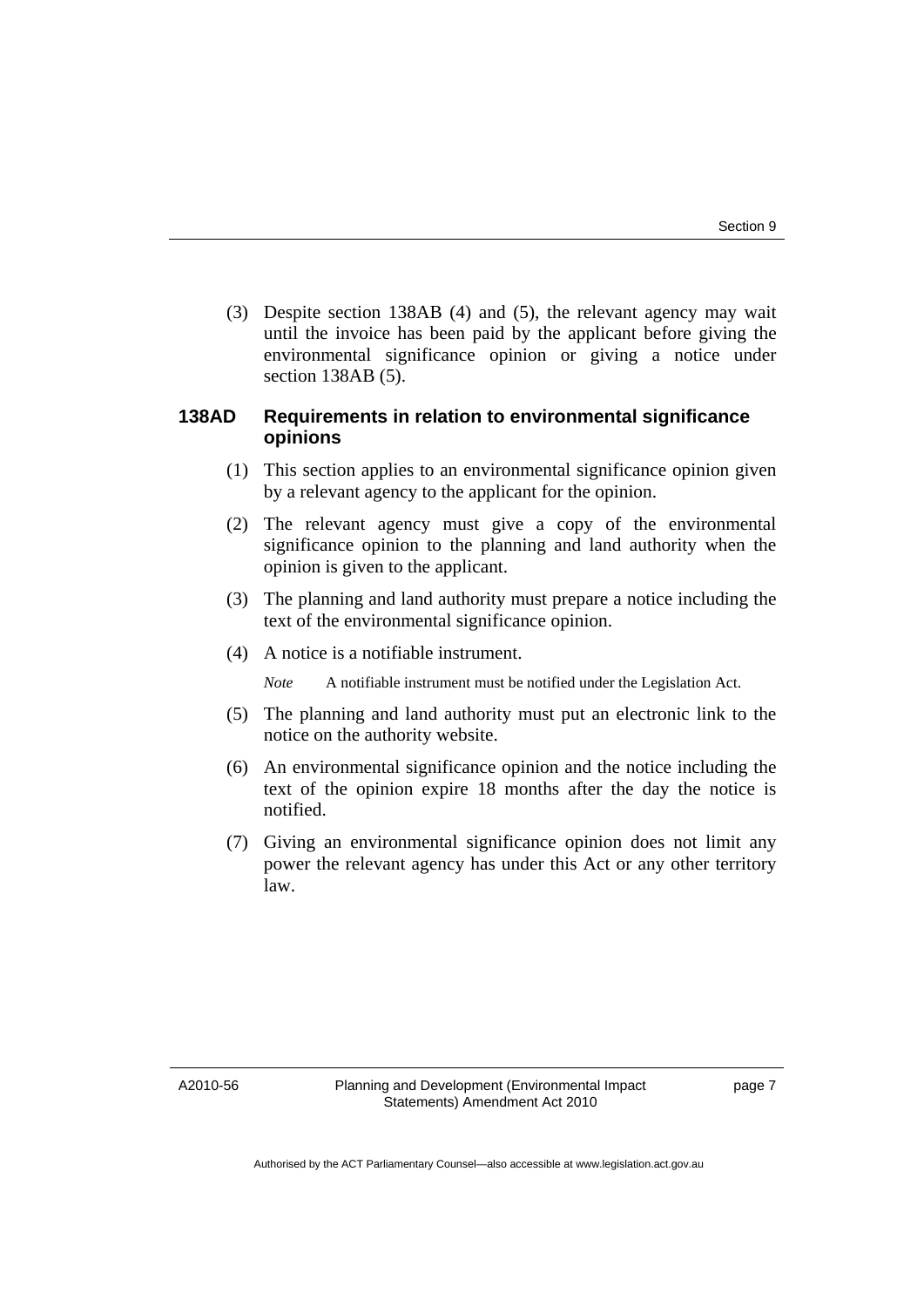#### <span id="page-9-0"></span>**10 Form of development applications Section 139 (2) (f) (ii)**

*substitute* 

 (ii) the completed EIS for the proposal, unless the application for the development approval for the proposal is exempted under section 211; and

#### **11 New sections 139 (2) (l) and (m)**

#### *before the notes, insert*

- (l) if division 9.4.2 (Varying concessional leases to remove concessional status) applies to the application—be accompanied by an assessment of—
	- (i) the social, cultural and economic impacts of the proposed variation; and
	- (ii) any other matter prescribed by regulation; and
	- *Note* Matters the Minister must consider before approving a variation are set out in s 261, and conditions to which the variation may be subject are set out in s 262.
- (m) if the applicant wants the application for development approval assessed in the merit track on the ground of an environmental significance opinion that the development proposal is not likely to have a significant adverse environmental impact—be accompanied by—
	- (i) the environmental significance opinion for the proposal; and
	- (ii) if the relevant agency has sent an invoice to the applicant for the costs recoverable under section 138AC (1)—proof of payment of the invoice.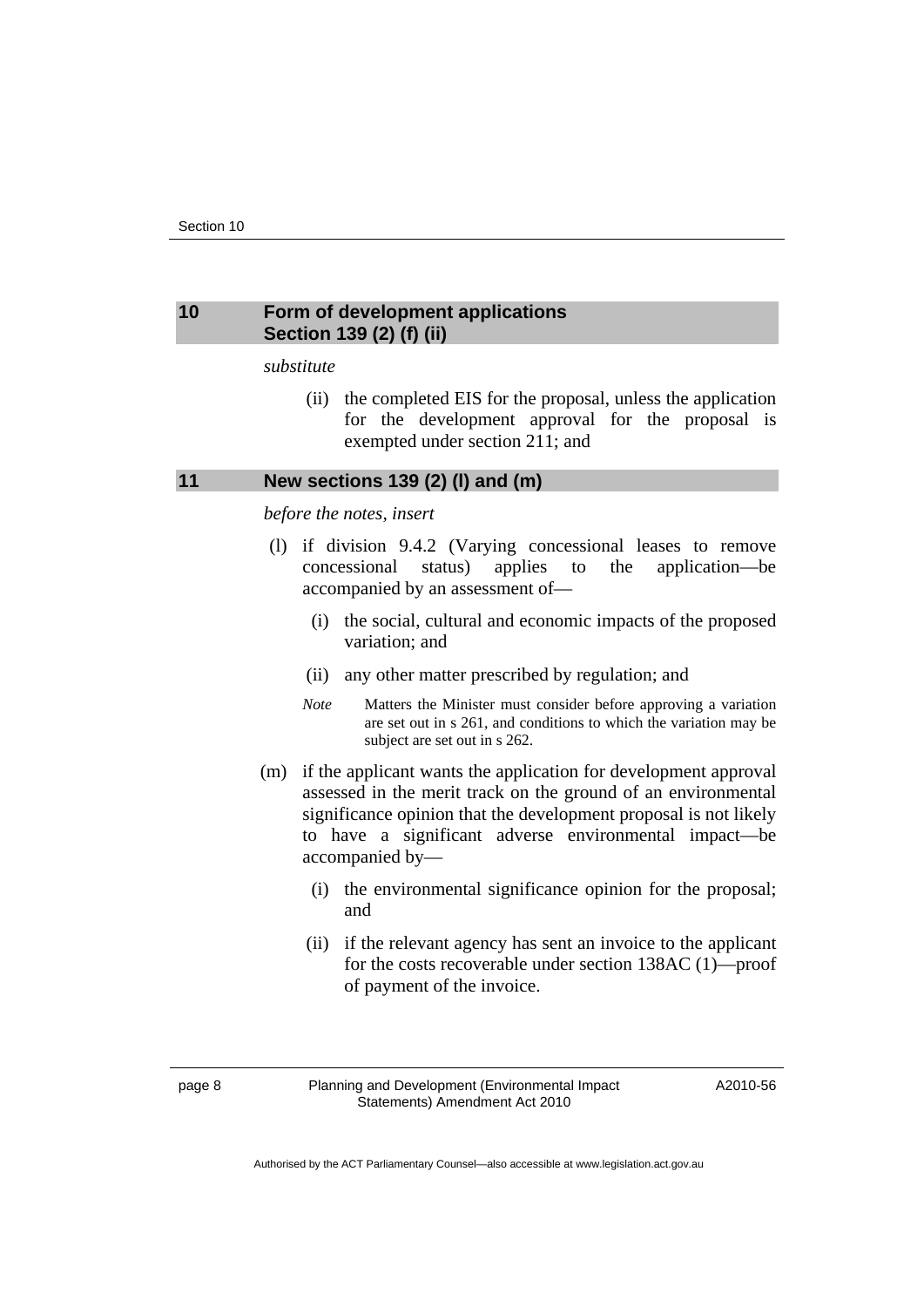#### <span id="page-10-0"></span>**12 What is an** *EIS* **and a** *s 125-related EIS***? Section 208, new note**

#### *insert*

*Note* An environmental impact statement is an investigation of the potential impact of a project on the environment. An environmental impact statement is taken into account in deciding development applications but the completion of an environmental impact statement is not itself a development application or a development approval process.

#### **13 When is a completed EIS required? Section 210, new note 2**

#### *insert*

*Note 2* A development application in the impact track cannot be made without a completed EIS unless an exemption has been granted under s 211 before the application is made.

#### **14 EIS not required if development application exempted New section 211 (2) to (5)**

#### *insert*

(2) An exemption is a notifiable instrument.

*Note* A notifiable instrument must be notified under the Legislation Act.

- (3) A regulation may prescribe criteria that the Minister must take into account in deciding whether the environmental impact of the development proposal has been sufficiently addressed by the other study.
- (4) The planning and land authority must put an electronic link to the exemption on the authority website.
- (5) An exemption expires 18 months after the day it is notified.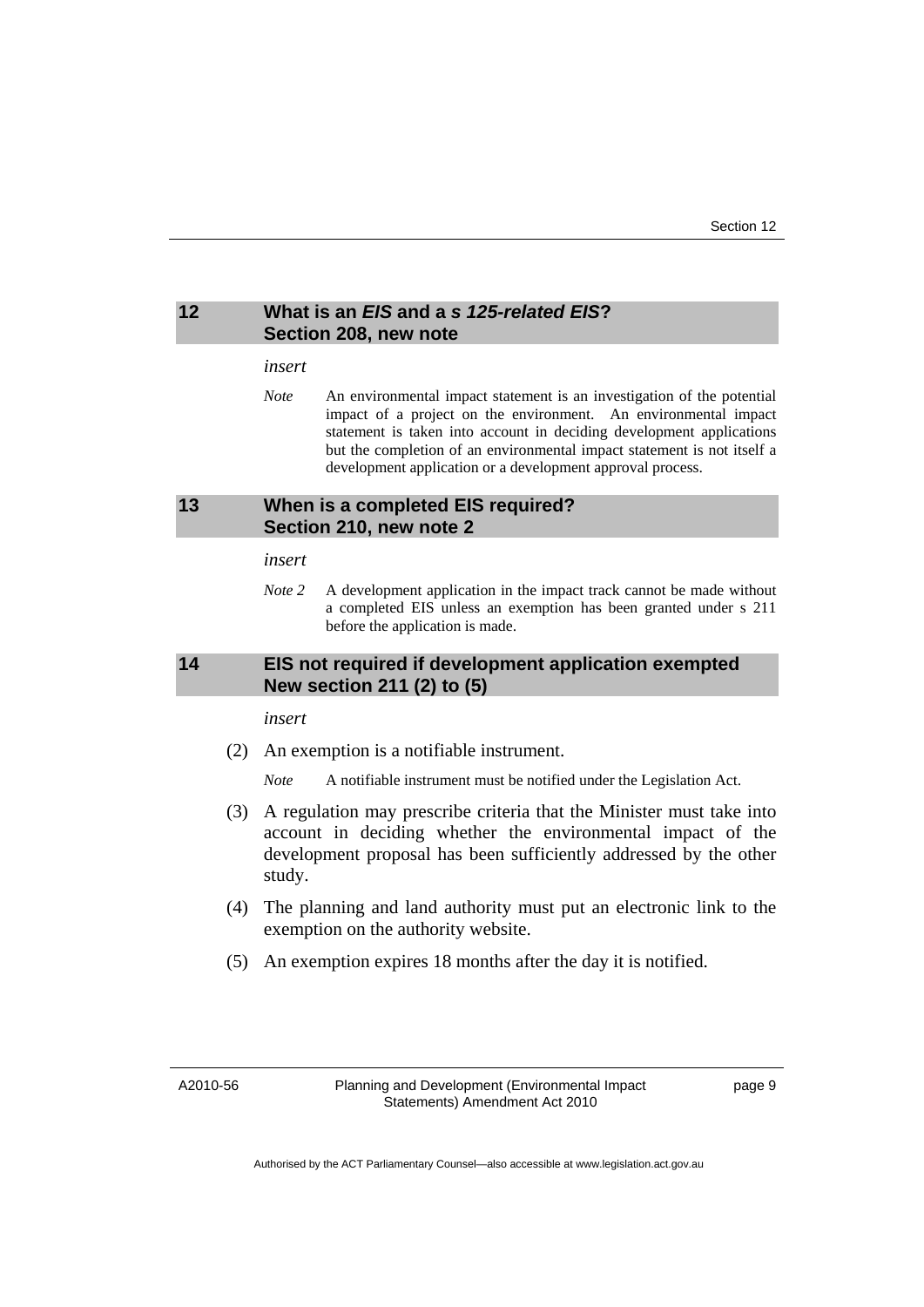#### <span id="page-11-0"></span>**15 Scoping of EIS New section 212 (2A)**

*after the note, insert* 

- (2A) A scoping document is a notifiable instrument.
	- *Note* A notifiable instrument must be notified under the Legislation Act.

**16 New section 212 (4)** 

*insert* 

 (4) The planning and land authority must put an electronic link to the scoping document on the authority website.

#### **17 Section 215**

*substitute* 

#### **215 Term of scoping document**

A scoping document expires 18 months after the day it is notified.

#### **18 Authority consideration of EIS Section 222 (2) (b)**

*substitute* 

- (b) if section 224 applies—take action under section 224; or
- (c) if section 224A applies—reject the EIS.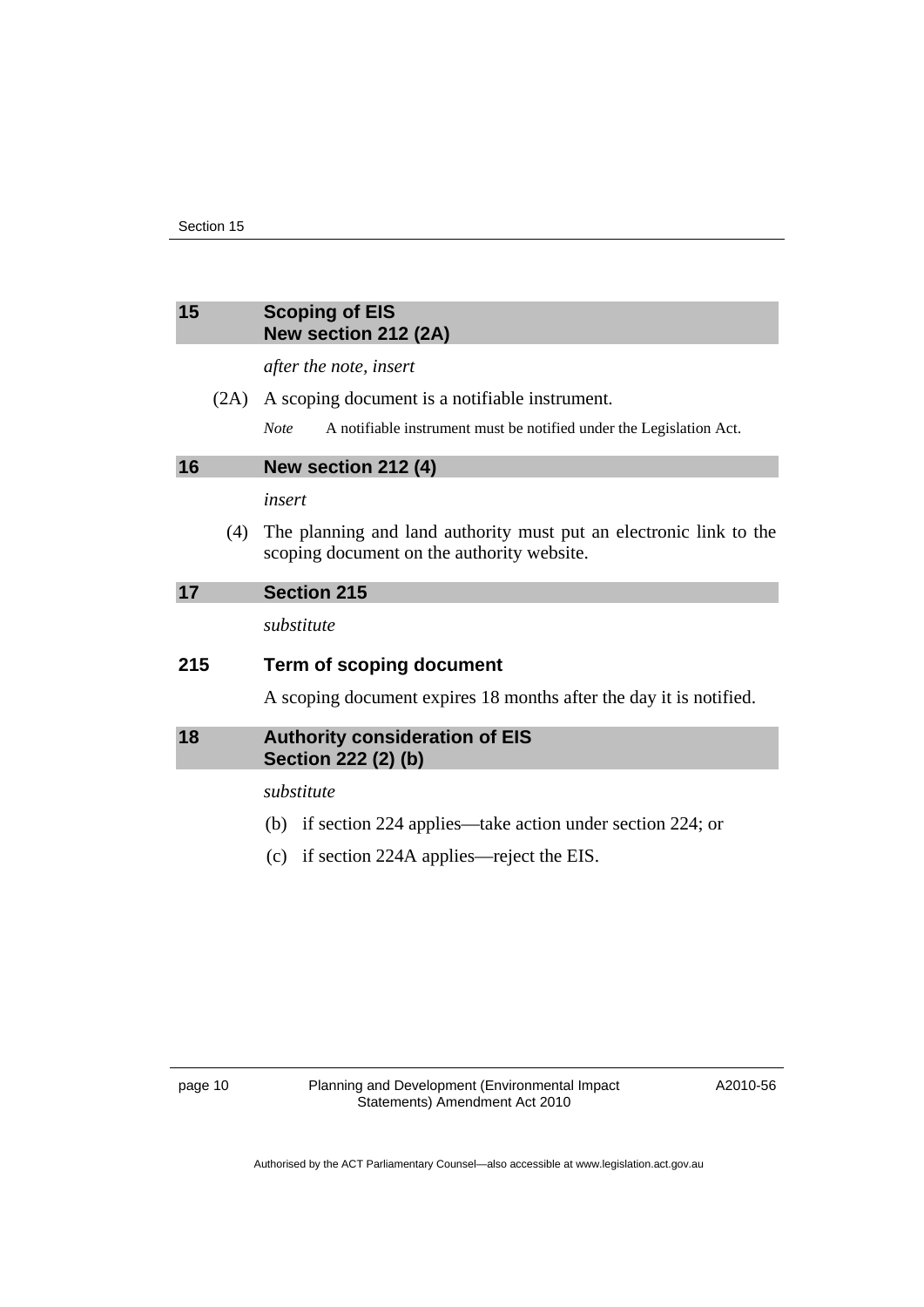## <span id="page-12-0"></span>**19 Chance to address unaddressed matters Section 224 (1)**

#### *substitute*

- (1) This section applies in relation to the EIS for a development proposal given to the planning and land authority under section 221 if—
	- (a) the authority is not satisfied in relation to a matter mentioned in section 222 (2) (a); and
	- (b) the authority has not given the proponent of the development proposal more than one notice under this section.

#### **20 New sections 224A and 224B**

*insert* 

# **224A Rejection of unsatisfactory EIS**

- (1) This section applies if the planning and land authority gives the proponent of a development proposal a second written notice (a *second notice*) under section 224 (2).
- (2) The planning and land authority must reject an EIS if—
	- (a) the proponent does not respond within the time stated in the second notice; or
	- (b) the proponent responds within the time stated in the second notice but the authority remains unsatisfied in relation to a matter mentioned in section 222 (2) (a).
- (3) If the planning and land authority rejects an EIS under subsection (2), the authority must give the proponent written reasons explaining why the EIS is rejected.

A2010-56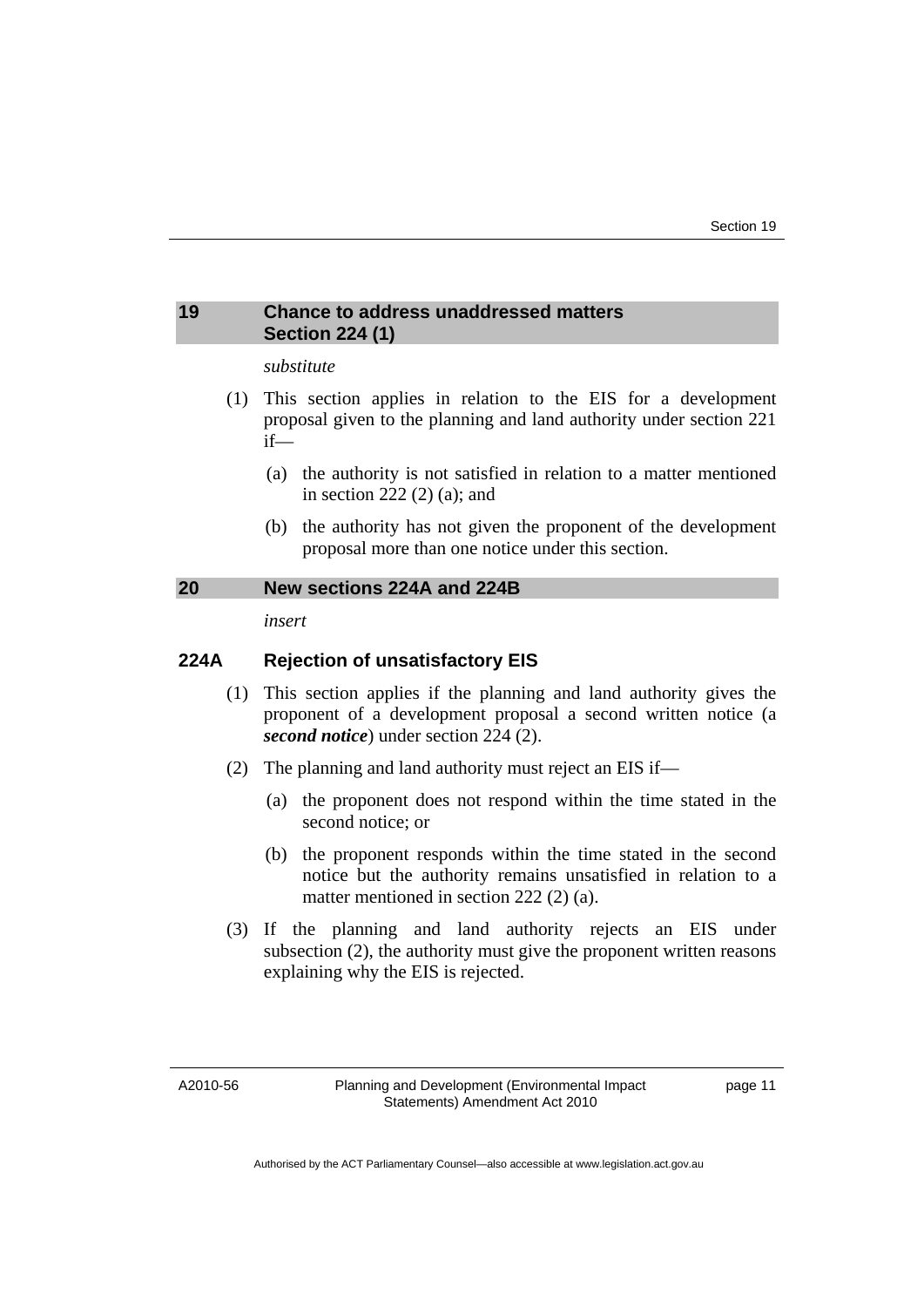#### <span id="page-13-0"></span>**224B Cost recovery**

- (1) The planning and land authority may recover from a proponent of a development proposal the direct and indirect costs incurred by the authority—
	- (a) in engaging a consultant to assist with the collection or analysis of information relevant to the authority's assessment of matters under a relevant provision; and
	- (b) in preparing an assessment report under section 225A.
	- *Note* The costs may be recovered in a court of competent jurisdiction (see Legislation Act, s 177).
- (2) In this section:

*relevant provision* means—

- (a) section 212 (2) (Scoping of EIS); or
- (b) section 222 (Authority consideration of EIS); or
- (c) section 223 (EIS given to authority out of time); or
- (d) section 224 (Chance to address unaddressed matters); or
- (e) section 224A (Rejection of unsatisfactory EIS).

## **21 Giving EIS to Minister Section 225 (1)**

*substitute* 

- (1) This section applies if the planning and land authority accepts an EIS under section 222 (2) (a).
- (1A) However, this section does not apply if the planning and land authority has sent an invoice to the proponent of a development proposal for costs recoverable under section 224B and the invoice remains unpaid.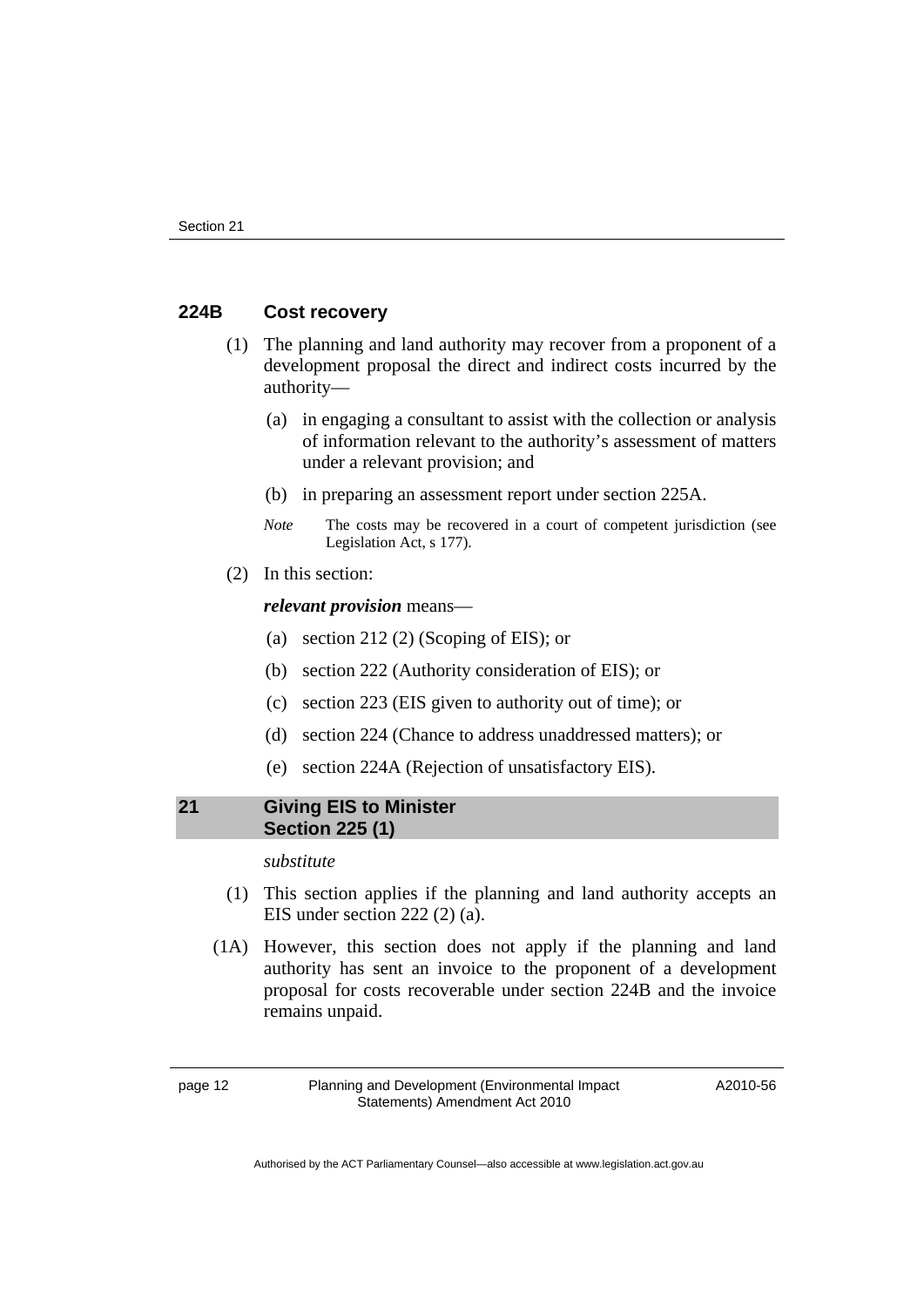#### <span id="page-14-0"></span>**22 Section 225 (3)**

*omit* 

#### **23 New section 225A**

*insert* 

#### **225A EIS assessment report**

- (1) If the planning and land authority accepts an EIS under section 222 (2) (a), the authority must prepare a report (an *assessment report*) that—
	- (a) confirms that the authority is satisfied in relation to the matters mentioned in section 222 (2) (a); and
	- (b) may contain additional information about how the authority came to be satisfied in relation to those matters.
- (2) An assessment report is a notifiable instrument.

*Note* A notifiable instrument must be notified under the Legislation Act.

- (3) The planning and land authority must—
	- (a) if an EIS is given to the Minister under section 225  $(2)$  (a) give the assessment report to the Minister; and
	- (b) if a s 125-related EIS is given to the Public Health Act Minister under section 225 (2) (b)—give the assessment report to the Public Health Act Minister.
- (4) The planning and land authority must put an electronic link to the assessment report on the authority website.
- (5) An assessment report expires 18 months after the day it is notified.

A2010-56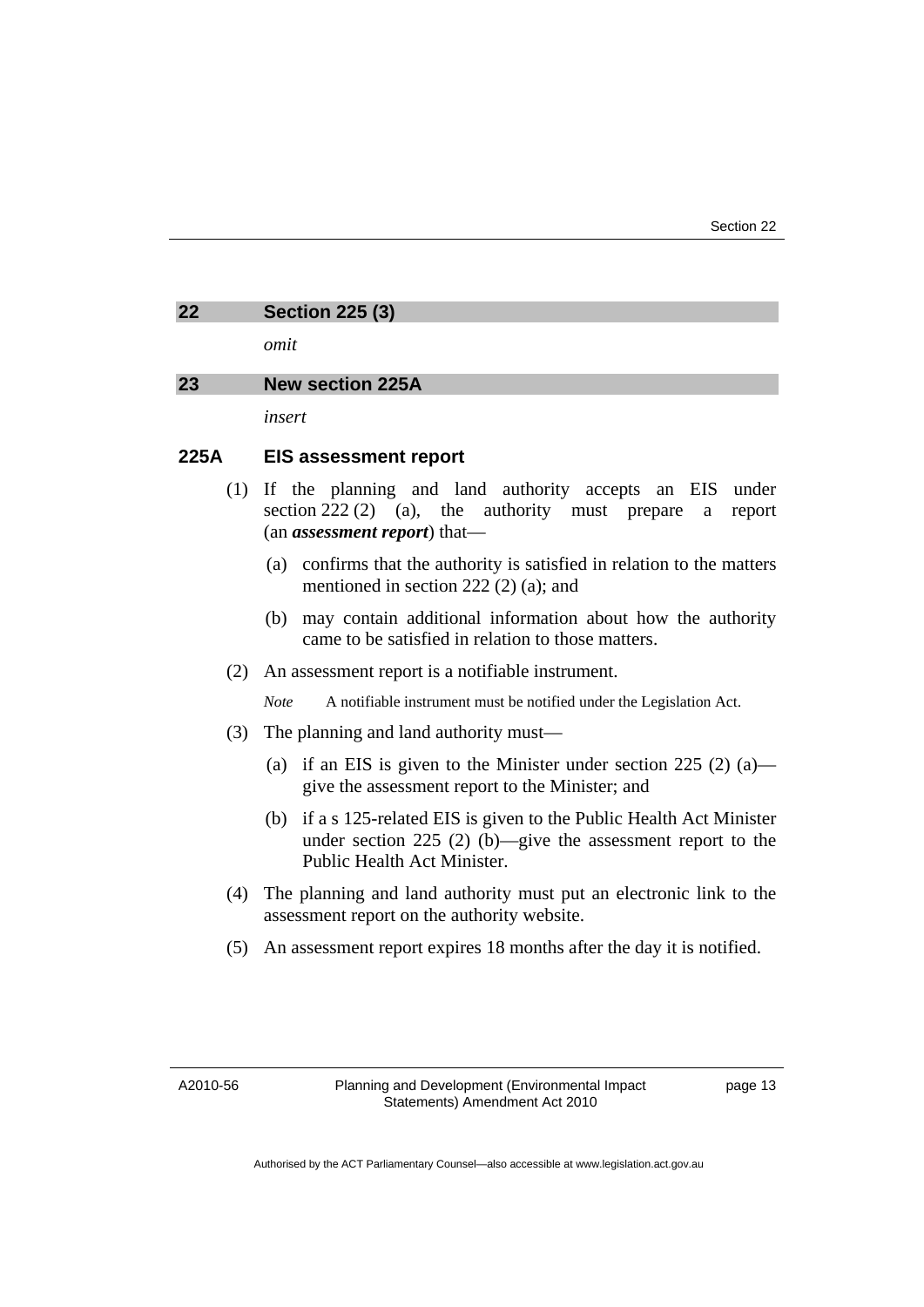#### <span id="page-15-0"></span>**24 No decision on application unless consideration in public interest Section 261 (2) (b)**

*substitute* 

 (b) whether approving the application would cause any disadvantage to the community taking into account potential uses of the leased land that are consistent with the territory plan, whether or not those uses are authorised by the lease;

#### **25 New section 261 (2) (e) and note**

#### *insert*

- (e) whether the Territory wishes to encourage the continued use of the land for an authorised use under the lease by retaining the concessional status of the lease.
- *Note* The Minister must consider the material required under s 139 (2) (1).

#### **26 New section 446B**

*in part 15.4, insert* 

#### **446B Transitional—revised EIS to vary lease to change concessional status**

- (1) This section applies to a proponent of a development application if—
	- (a) division 9.4.2 (Varying concessional leases to remove concessional status) applies to the application; and
	- (b) before the commencement of the *Planning and Development (Environmental Impact Statements) Amendment Act 2010*, the proponent gave the planning and land authority a revised EIS in accordance with section 221.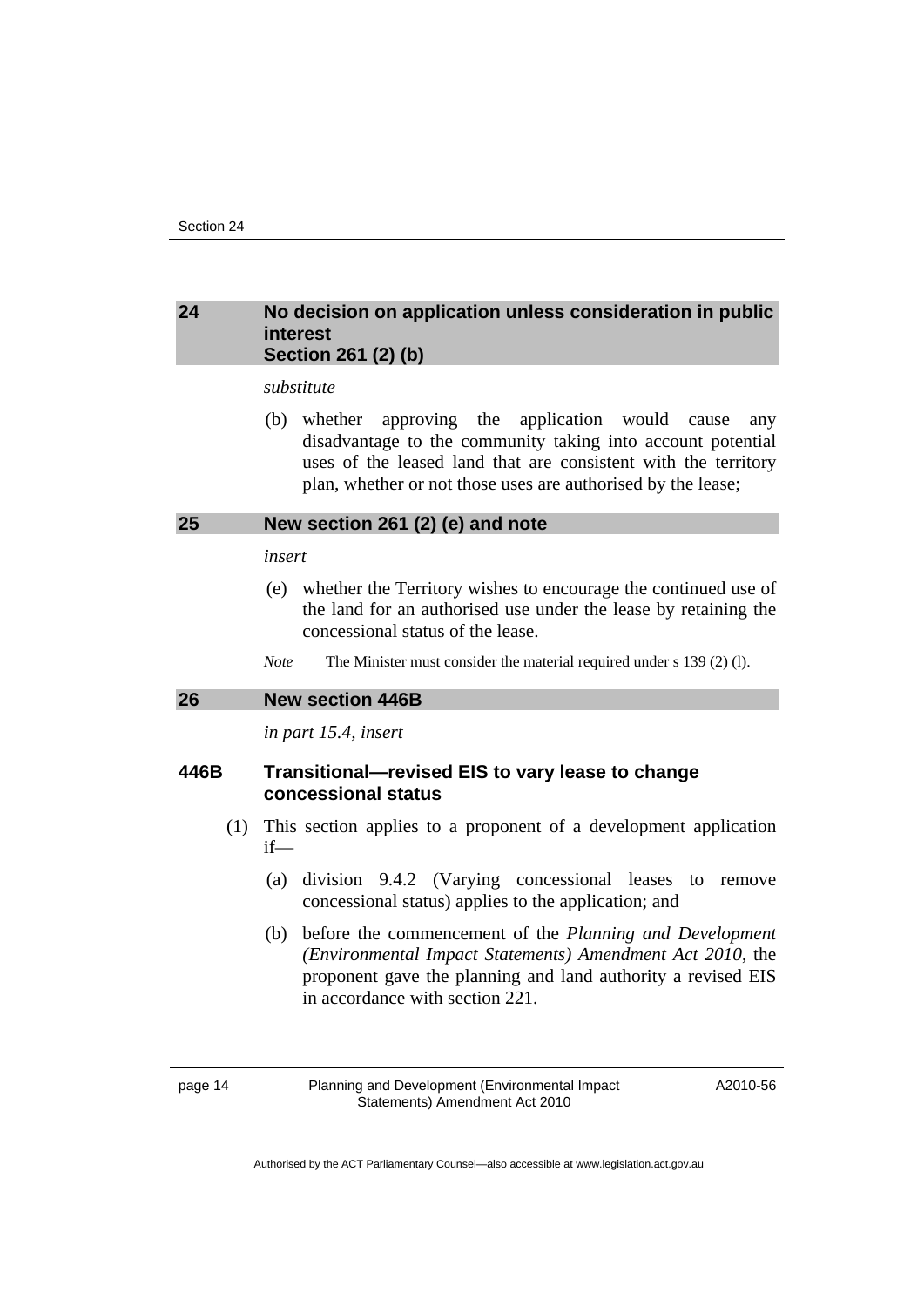<span id="page-16-0"></span> (2) The proponent is taken to have complied with the requirements of section 139 (2) (1) (i).

#### **27 Definitions—sch 4 Schedule 4, section 4.1, new definitions**

#### *insert*

*crest*, of a water storage dam, means the highest point of the dam wall or embankment excluding any parapet, handrail or similar structure on the wall or embankment.

*lowest point of the general foundations*, of a water storage dam, means where the dam wall or embankment meets the lowest point of the bed of the river or stream on the downstream side of the wall or embankment.

*normal operating level*, of a reservoir formed by a water storage dam, means the full water supply level of the reservoir when not affected by flood.

*recommended design flood* has the same meaning as in the Guidelines on Dam Safety Management 2003, as published from time to time by the Australian National Committee on Large Dams Incorporated.

*Note* The Guidelines on Dam Safety Management 2003 are accessible at www.ancold.org.au.

#### **28 Schedule 4, section 4.1, definition of** *threatening process*

#### *substitute*

*threatening process*—see the *Nature Conservation Act 1980*, dictionary.

A2010-56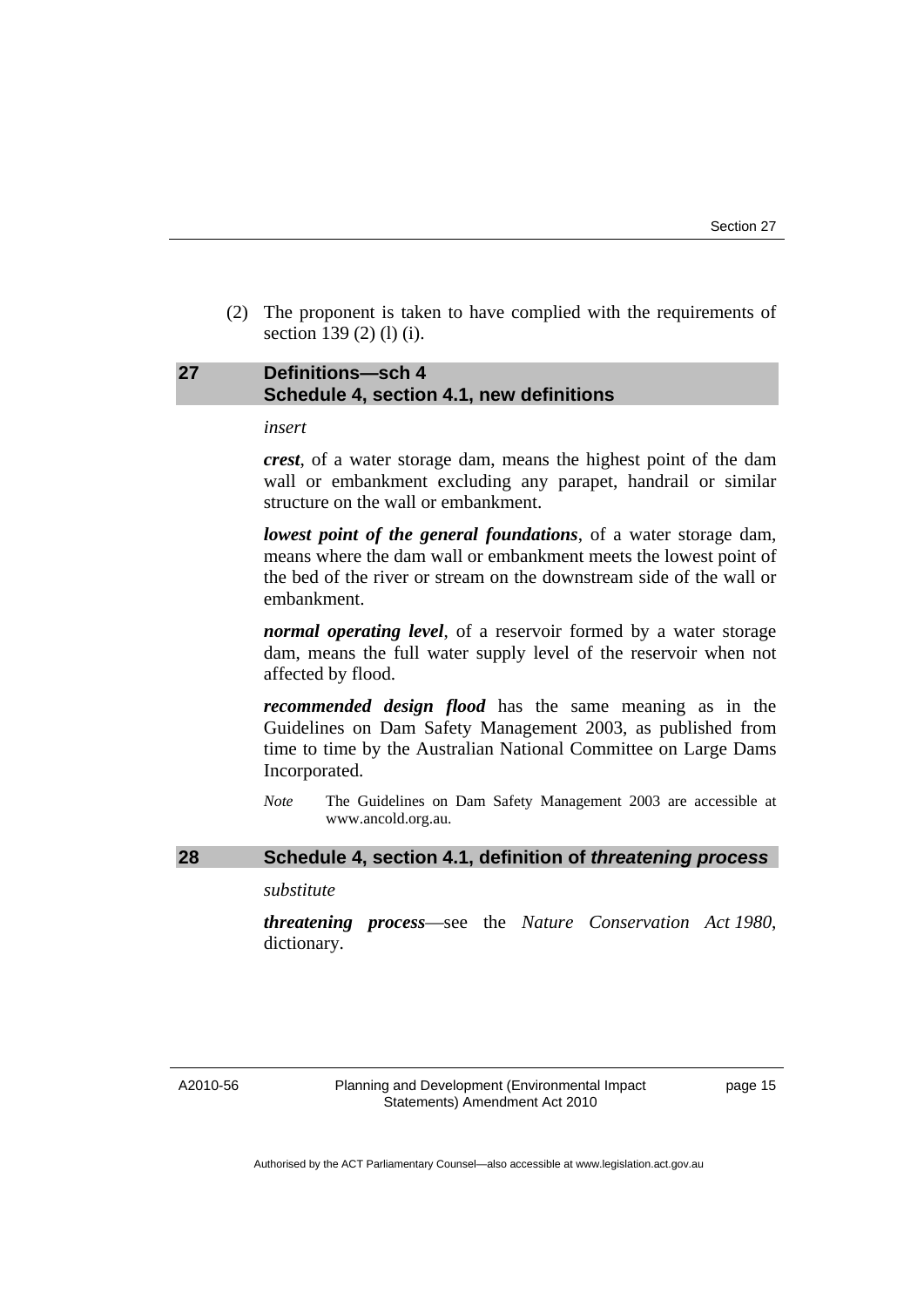# <span id="page-17-0"></span>**29 Schedule 4, part 4.2**

*substitute* 

# **Part 4.2 Development proposals requiring EIS—activities**

| column 1 | column <sub>2</sub>                                                                                                                                                                                                                                                                                                                                              |
|----------|------------------------------------------------------------------------------------------------------------------------------------------------------------------------------------------------------------------------------------------------------------------------------------------------------------------------------------------------------------------|
| item     | development proposal                                                                                                                                                                                                                                                                                                                                             |
| 1        | proposal for construction of a transport corridor including a major road, a<br>dedicated bus way, a railway, or a light rail corridor, on any land, other than on<br>land designated under the territory plan as a future urban area or in a transport<br>and services zone, if the proposal is likely to have a significant adverse<br>environmental impact on- |
|          | air quality so as to be detrimental to the health of persons in an<br>(a)<br>adjoining residential, commercial or community facility zone; or                                                                                                                                                                                                                    |
|          | ambient noise or vibration so as to be detrimental to the health of<br>(b)<br>persons in an adjoining residential, commercial or community facility<br>zone                                                                                                                                                                                                      |
| 2        | proposal that involves—                                                                                                                                                                                                                                                                                                                                          |
|          | electricity transmission line construction, including additions or<br>(a)<br>realignment works, outside an existing easement or exceeding 500m in<br>length, that are intended to carry underground or above-ground<br>transmission lines with a voltage of 132kV or more; or                                                                                    |
|          | (b)<br>a coal electricity generating station; or                                                                                                                                                                                                                                                                                                                 |
|          | an electricity generating station (other than a coal electricity<br>(c)<br>generating station) including gas, wind, hydroelectric, geothermal,<br>bio-material, solar power or co-generation-                                                                                                                                                                    |
|          | (i)<br>that is capable of supplying—                                                                                                                                                                                                                                                                                                                             |
|          | (A)<br>the amount of electrical power prescribed by<br>regulation; or                                                                                                                                                                                                                                                                                            |
|          | if no amount is prescribed—4MW or more of electrical<br>(B)<br>power; or                                                                                                                                                                                                                                                                                         |

page 16 Planning and Development (Environmental Impact Statements) Amendment Act 2010

A2010-56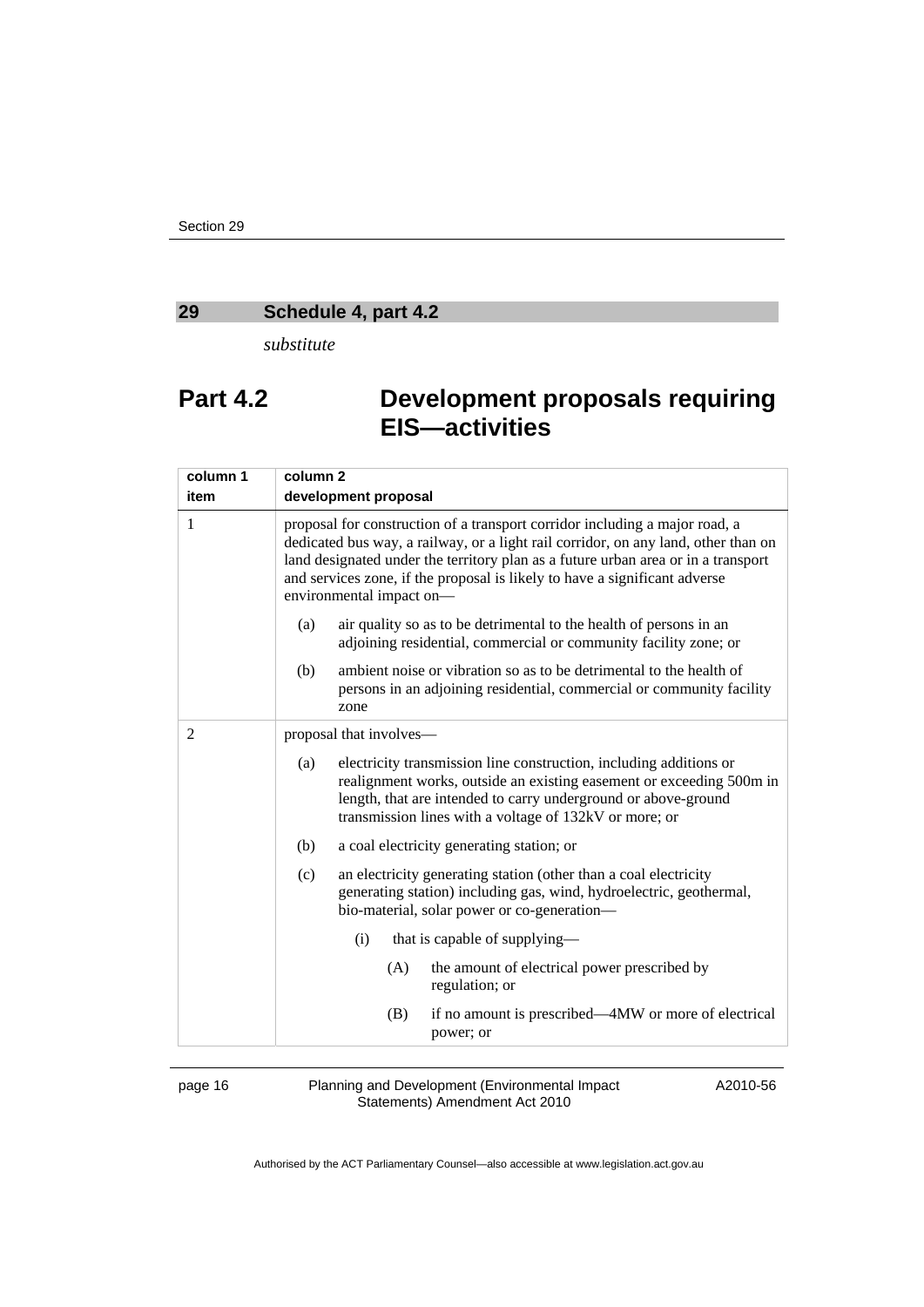| column 1 | column <sub>2</sub>                                                                                                                                                                                                                                                      |
|----------|--------------------------------------------------------------------------------------------------------------------------------------------------------------------------------------------------------------------------------------------------------------------------|
| item     | development proposal                                                                                                                                                                                                                                                     |
|          | (ii)<br>in a location or of a kind or nature prescribed by regulation;<br><sub>or</sub>                                                                                                                                                                                  |
|          | (d)<br>an electricity generating station if the temperature of water released<br>from the station into a body of water (other than an artificial body of<br>water) is likely to vary by more than $2^{\circ}$ C from the ambient<br>temperature of the body of water     |
| 3        | proposal for construction of a water storage dam—                                                                                                                                                                                                                        |
|          | (a)<br>that will be at least 15m high when measured from the lowest point of<br>the general foundations to the crest of the dam; or                                                                                                                                      |
|          | (b)<br>that will be at least 10m high when measured from the lowest point of<br>the general foundations to the crest of the dam if-                                                                                                                                      |
|          | (i)<br>the crest is not less than 500m in length; or                                                                                                                                                                                                                     |
|          | (ii)<br>the water storage capacity of the reservoir formed by the dam<br>at normal operating level is at least $1\ 000\ 000m^3$ ; or                                                                                                                                     |
|          | (iii)<br>the recommended design flood discharge dealt with by the<br>dam is at least $2000m3$ per second; or                                                                                                                                                             |
|          | in the river corridor zone under the territory plan unless the<br>(c)<br>conservator of flora and fauna produces an environmental significance<br>opinion that the proposal is not likely to have a significant adverse<br>environmental impact; or                      |
|          | (d)<br>on a continuously flowing river in a non-urban zone under the territory<br>plan unless the conservator of flora and fauna produces an<br>environmental significance opinion that the proposal is not likely to<br>have a significant adverse environmental impact |
| 4        | proposal for construction of an airport or airfield (other than a helicopter<br>landing facility used exclusively for emergency services purposes, including<br>medical evacuation, fire fighting, retrieval or rescue)                                                  |
| 5        | proposal for construction of a wastewater treatment plant (including a plant for<br>the treatment of sewage or other effluent) that-                                                                                                                                     |
|          | will be less than 1km from the boundary of a residential block or unit<br>(a)<br>in a residential or commercial zone; or                                                                                                                                                 |

A2010-56

Planning and Development (Environmental Impact Statements) Amendment Act 2010

page 17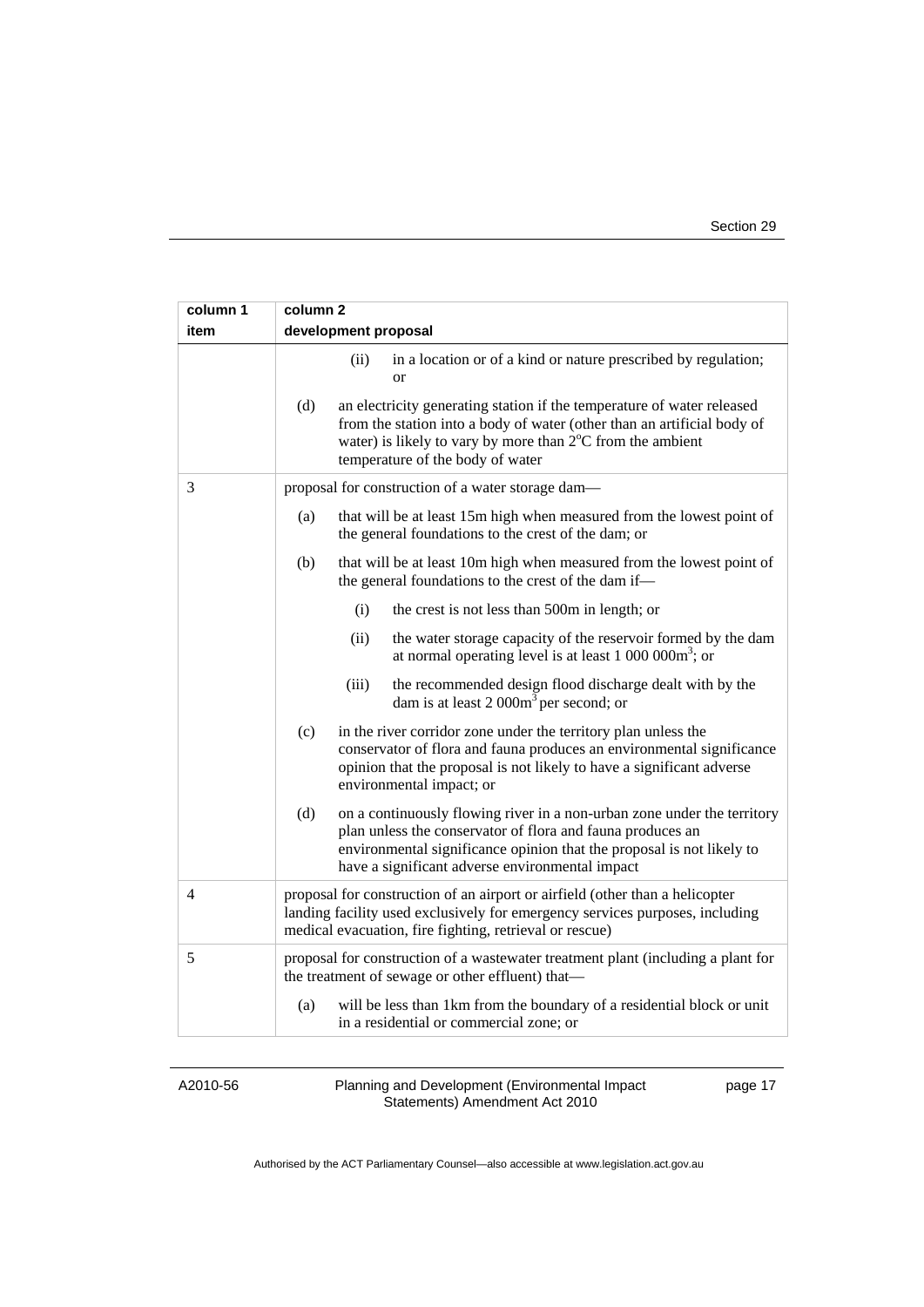| column 1       | column <sub>2</sub>                                                                                                                                                                         |
|----------------|---------------------------------------------------------------------------------------------------------------------------------------------------------------------------------------------|
| item           | development proposal                                                                                                                                                                        |
|                | (b)<br>will be able to treat each day more than-                                                                                                                                            |
|                | (i)<br>2 500 people equivalent capacity; or                                                                                                                                                 |
|                | (ii)<br>$750kL$ ; or                                                                                                                                                                        |
|                | (c)<br>will have capacity to store more than 1kt of sewage, sludge or effluent;<br><sub>or</sub>                                                                                            |
|                | (d)<br>will incinerate sewage or sewage products; or                                                                                                                                        |
|                | (e)<br>will have a capacity to treat more than 100ML of wastewater<br>(excluding stormwater) each year; but                                                                                 |
|                | (f)<br>$is not$ —                                                                                                                                                                           |
|                | (i)<br>a plant for the treatment of stormwater; or                                                                                                                                          |
|                | (ii)<br>a small-scale wastewater treatment plant (including a plant<br>for the treatment of sewage or other effluent but not including<br>a small-scale plant prescribed by regulation); or |
|                | (iii)<br>a residential on-site wastewater treatment system (including a<br>septic tank)                                                                                                     |
| 6              | proposal for construction of a petroleum storage facility with a storage capacity<br>greater than 500kL of petroleum products at 1 time                                                     |
| $\overline{7}$ | proposal for construction of a permanent venue for the conduct of motor racing<br>events                                                                                                    |
| 8              | proposal for use of land for a commercial landfill facility, other than for the<br>disposal of virgin excavated natural material (or other earth and rock fill that is<br>inert waste) if-  |
|                | (a)<br>the intended capacity of the facility is more than 5kt each year, or 20kt<br>in total; or                                                                                            |
|                | (b)<br>the facility will be—                                                                                                                                                                |
|                | (i)<br>in an area with a high watertable, highly permeable soils,<br>sodic soils or saline soils; or                                                                                        |
|                | less than 2km from the boundary of a residential block or unit<br>(ii)<br>in a residential or commercial zone                                                                               |

page 18 Planning and Development (Environmental Impact Statements) Amendment Act 2010

A2010-56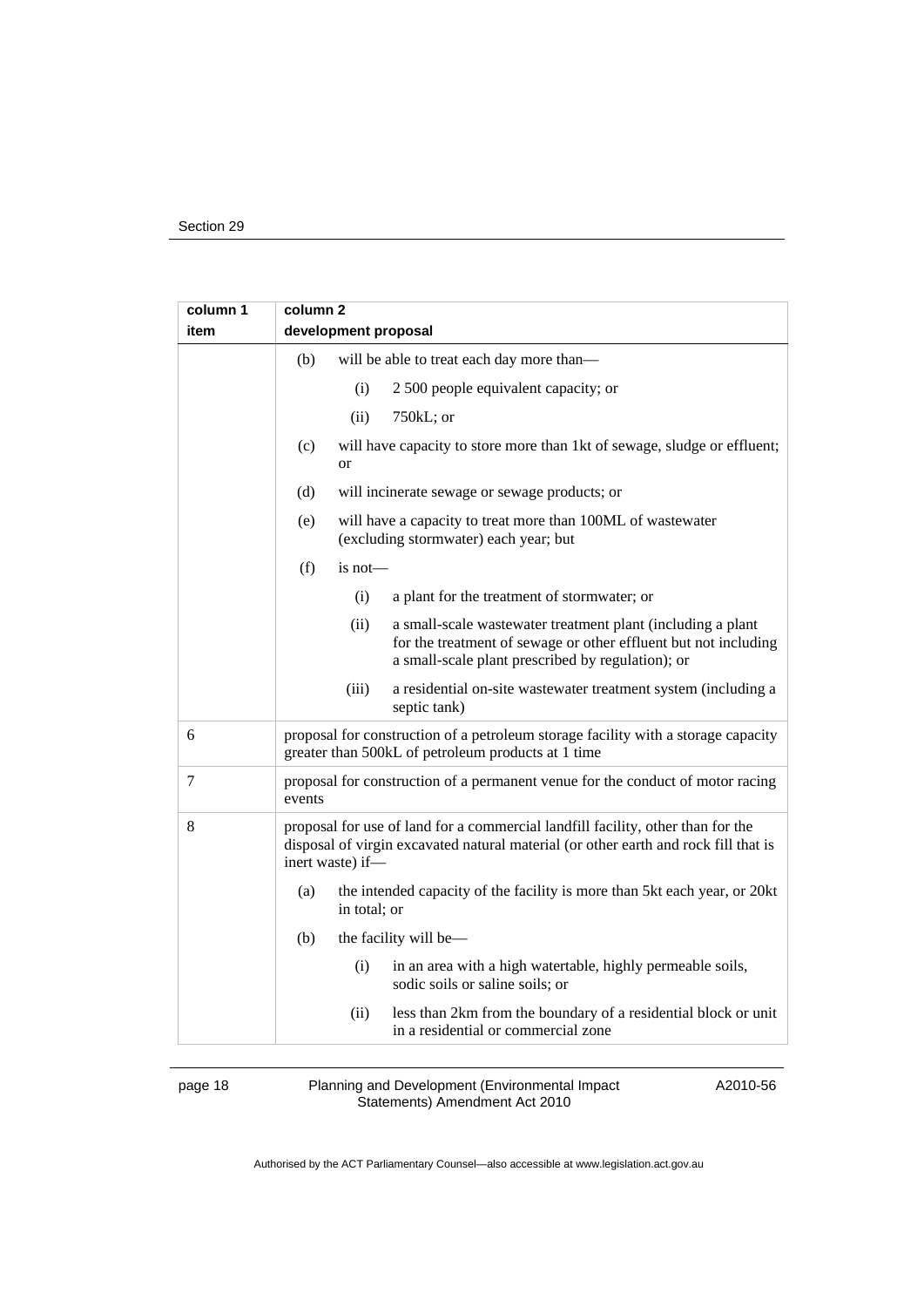| column 1 | column 2                                                                                                                                                                                                                                                                                                  |
|----------|-----------------------------------------------------------------------------------------------------------------------------------------------------------------------------------------------------------------------------------------------------------------------------------------------------------|
| item     | development proposal                                                                                                                                                                                                                                                                                      |
| 9        | proposal for the construction of a waste management facility that is—                                                                                                                                                                                                                                     |
|          | (a)<br>an incineration facility for the destruction by thermal oxidation of<br>waste including biological, veterinary, medical, clinical, dental,<br>quarantine and municipal waste; or                                                                                                                   |
|          | (b)<br>for the sterilisation of clinical waste; or                                                                                                                                                                                                                                                        |
|          | for the storage, treatment, disposal, processing, recycling, recovery,<br>(c)<br>use or reuse of regulated waste                                                                                                                                                                                          |
| 10       | proposal for a waste transfer station or recycling facility that sorts, consolidates<br>or temporarily stores solid waste (including municipal waste) for transfer to<br>another site for disposal, storage, reprocessing, recycling, use or reuse, if the<br>transfer station-                           |
|          | is intended to handle more than 30kt of waste each year; or<br>(a)                                                                                                                                                                                                                                        |
|          | will be less than 1km from the boundary of a residential block or unit<br>(b)<br>in a residential or commercial zone; but                                                                                                                                                                                 |
|          | is not a small-scale waste management facility, on or near a residential<br>(c)<br>block or near a residential unit, consisting of wheelie bins, small<br>hoppers, or other small waste management bins or enclosures for the<br>use of people living on the residential block or in the residential unit |
|          | <b>Note</b><br>A development application for a development proposal must include an<br>EIS in relation to the proposal if the impact track applies to it because of<br>a declaration under s 125 (Declaration by Public Health Act Minister<br>affects assessment track).                                 |

A2010-56

Planning and Development (Environmental Impact Statements) Amendment Act 2010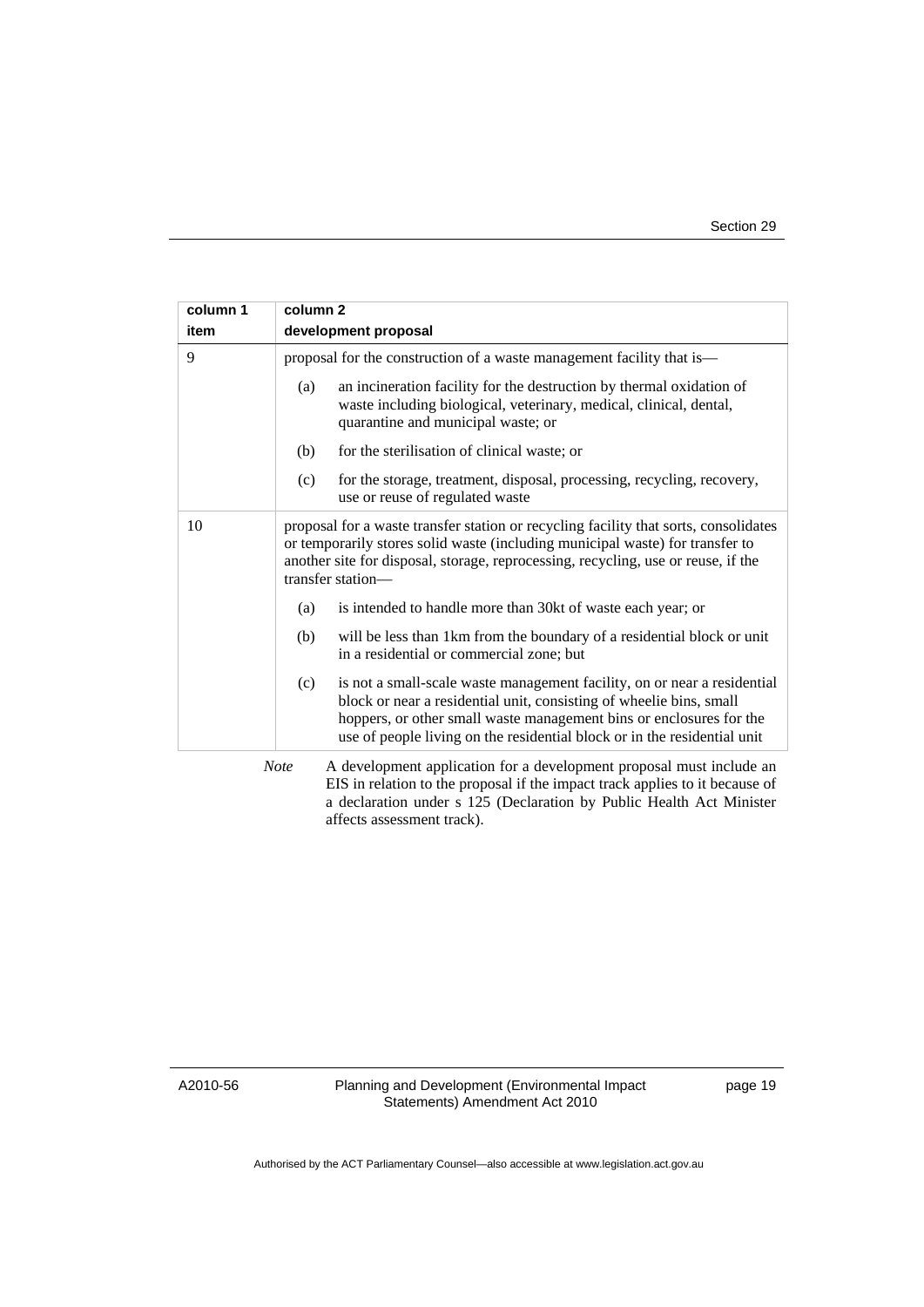# <span id="page-21-0"></span>**30 Schedule 4, part 4.3**

*substitute* 

# **Part 4.3 Development proposals requiring EIS—areas and processes**

| column 1 | column <sub>2</sub> |                                                                                                                                                                                                                                                                                                                                                                        |
|----------|---------------------|------------------------------------------------------------------------------------------------------------------------------------------------------------------------------------------------------------------------------------------------------------------------------------------------------------------------------------------------------------------------|
| item     | proposal            |                                                                                                                                                                                                                                                                                                                                                                        |
| 1        |                     | proposal that is likely to have a significant adverse environmental impact on 1<br>or more of the following, unless the conservator of flora and fauna produces an<br>environmental significance opinion that the proposal is not likely to have a<br>significant adverse environmental impact:                                                                        |
|          | (a)                 | a species or ecological community that is endangered;                                                                                                                                                                                                                                                                                                                  |
|          | (b)                 | a species that is vulnerable;                                                                                                                                                                                                                                                                                                                                          |
|          | (c)                 | a species that is protected;                                                                                                                                                                                                                                                                                                                                           |
|          | (d)                 | a species with special protection status;                                                                                                                                                                                                                                                                                                                              |
|          | (e)                 | a species or ecological community if a threatening process has been<br>declared under the Nature Conservation Act 1980, s 38 (4) in relation<br>to the species or community;                                                                                                                                                                                           |
|          | (f)                 | a species or ecological community if the flora and fauna committee<br>has stated criteria for assessing whether the committee should<br>recommend the making of a declaration under the Nature<br>Conservation Act 1980, s 38 (Declaration of species, community or<br>process) in relation to the species or community;                                               |
|          |                     | <b>Note</b><br>Criteria are specified under the Nature Conservation<br>Act 1980, s 35. An instrument under that Act, s 35 is a<br>disallowable instrument and must be notified, and presented<br>to the Legislative Assembly, under the Legislation Act.                                                                                                               |
|          | (g)                 | an endangered species, an endangered population, an endangered<br>ecological community, a critically endangered species, a critically<br>endangered ecological community or species presumed extinct under<br>the Threatened Species Conservation Act 1995 (NSW), if the potential<br>impact of the proposal will be on the species or community in New<br>South Wales |

page 20 Planning and Development (Environmental Impact Statements) Amendment Act 2010

A2010-56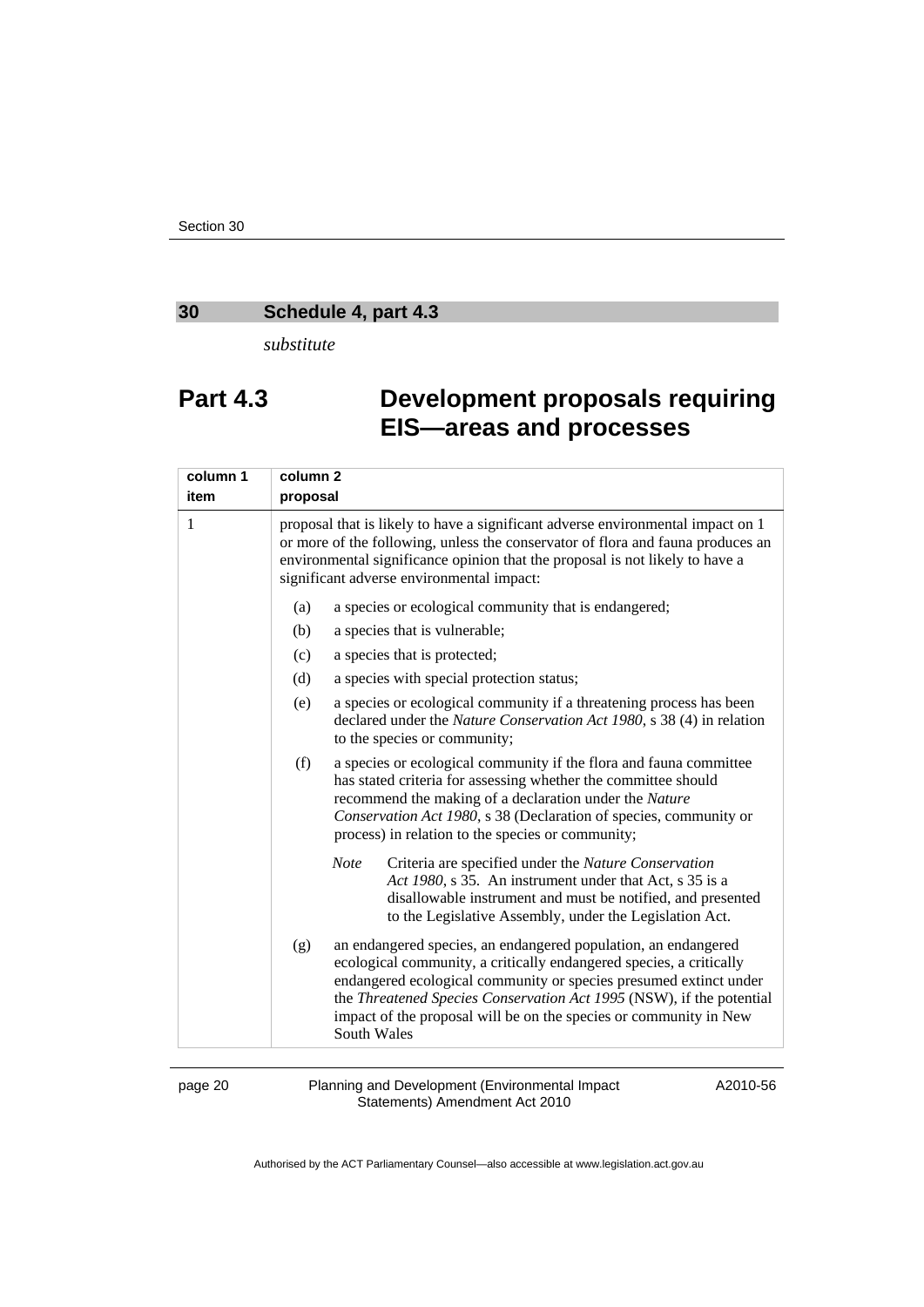| column 1<br>item | column <sub>2</sub><br>proposal                                                                                                                                                                                                                                                                                                               |
|------------------|-----------------------------------------------------------------------------------------------------------------------------------------------------------------------------------------------------------------------------------------------------------------------------------------------------------------------------------------------|
| $\overline{2}$   | proposal involving-                                                                                                                                                                                                                                                                                                                           |
|                  | (a)<br>the clearing of more than 0.5ha of native vegetation other than on land<br>that is designated as a future urban area under the territory plan unless<br>the conservator of flora and fauna produces an environmental<br>significance opinion that the clearing is not likely to have a significant<br>adverse environmental impact; or |
|                  | (b)<br>the clearing of more than 5.0ha of native vegetation on land that is<br>designated as a future urban area under the territory plan unless the<br>conservator of flora and fauna produces an environmental significance<br>opinion that the clearing is not likely to have a significant adverse<br>environmental impact                |
| 3                | proposal for development on land reserved under s 315 for the purpose of a<br>wilderness area, national park, nature reserve or special purpose reserve, unless<br>the conservator of flora and fauna produces an environmental significance<br>opinion that the proposal is not likely to have a significant adverse<br>environmental impact |
| 4                | proposal that is likely to have a significant adverse environmental impact on—                                                                                                                                                                                                                                                                |
|                  | (a)<br>a domestic water supply catchment; or                                                                                                                                                                                                                                                                                                  |
|                  | a water use purpose mentioned in the territory plan (water use and<br>(b)<br>catchment general code); or                                                                                                                                                                                                                                      |
|                  | (c)<br>a prescribed environmental value mentioned in the territory plan<br>(water use catchment general code) of a natural waterway or aquifer                                                                                                                                                                                                |
| 5                | proposal that is likely to result in environmentally significant water extraction<br>or consumption, other than a proposal for an urban lake, pond or retardation<br>basin or a wastewater reuse scheme—                                                                                                                                      |
|                  | in an existing urban area or on land that has been designated as a<br>(a)<br>future urban area; and                                                                                                                                                                                                                                           |
|                  | (b)<br>that is designed in accordance with the water sensitive urban design<br>general code under the territory plan                                                                                                                                                                                                                          |

A2010-56

Planning and Development (Environmental Impact Statements) Amendment Act 2010

page 21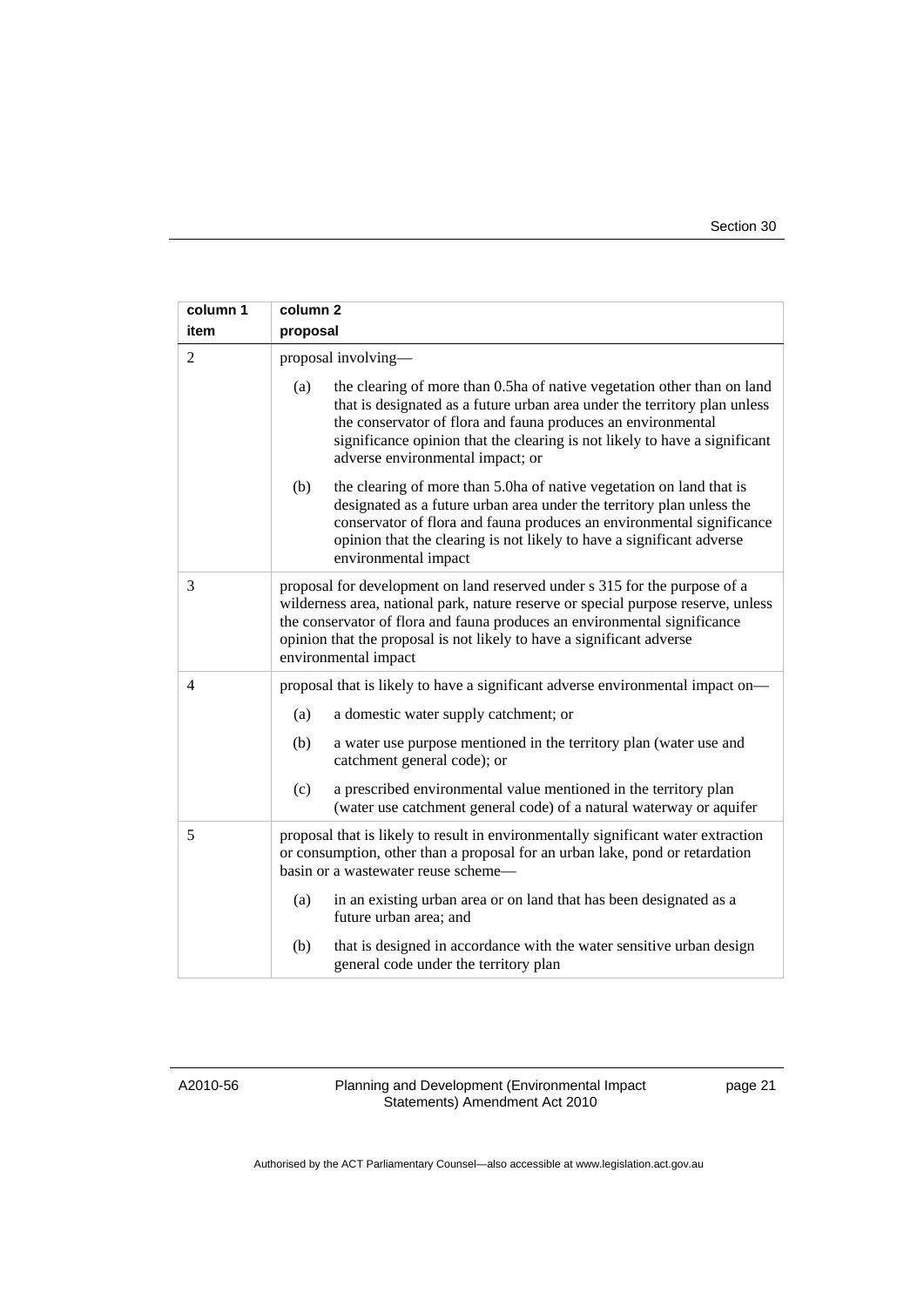<span id="page-23-0"></span>

| column 1<br>item | column 2<br>proposal                                                                                                                                                                                                                                                                                                                                                               |
|------------------|------------------------------------------------------------------------------------------------------------------------------------------------------------------------------------------------------------------------------------------------------------------------------------------------------------------------------------------------------------------------------------|
| 6                | proposal that is likely to have a significant adverse impact on the heritage<br>significance of a place or object registered under the <i>Heritage Act 2004</i> , unless<br>the heritage council produces an environmental significance opinion that the<br>proposal is not likely to have a significant adverse impact                                                            |
|                  | proposal involving land included on the register of contaminated sites under the<br><b>Environment Protection Act 1997</b>                                                                                                                                                                                                                                                         |
| 8                | proposal, other than on land in an existing urban area or land that is designated<br>under the territory plan as a future urban area, with the potential to adversely<br>affect the integrity of a site where significant environmental or ecological<br>scientific research is being conducted by a government entity, a university or<br>another entity prescribed by regulation |
|                  | A development application for a development proposal must include<br><b>Note</b>                                                                                                                                                                                                                                                                                                   |

an EIS in relation to the proposal if the impact track applies to it because of a declaration under s 125 (Declaration by Public Health Act Minister affects assessment track).

#### **31 Dictionary, note 2**

*insert* 

heritage council

### **32 Dictionary, new definitions**

#### *insert*

*crest*, for schedule 4 (Development proposals in impact track because of need for EIS)—see schedule 4, section 4.1.

#### *environmental significance opinion*—see section 138A (2).

*lowest point of the general foundations*, for schedule 4 (Development proposals in impact track because of need for EIS) see schedule 4, section 4.1.

*normal operating level*, for schedule 4 (Development proposals in impact track because of need for EIS)—see schedule 4, section 4.1.

page 22 Planning and Development (Environmental Impact Statements) Amendment Act 2010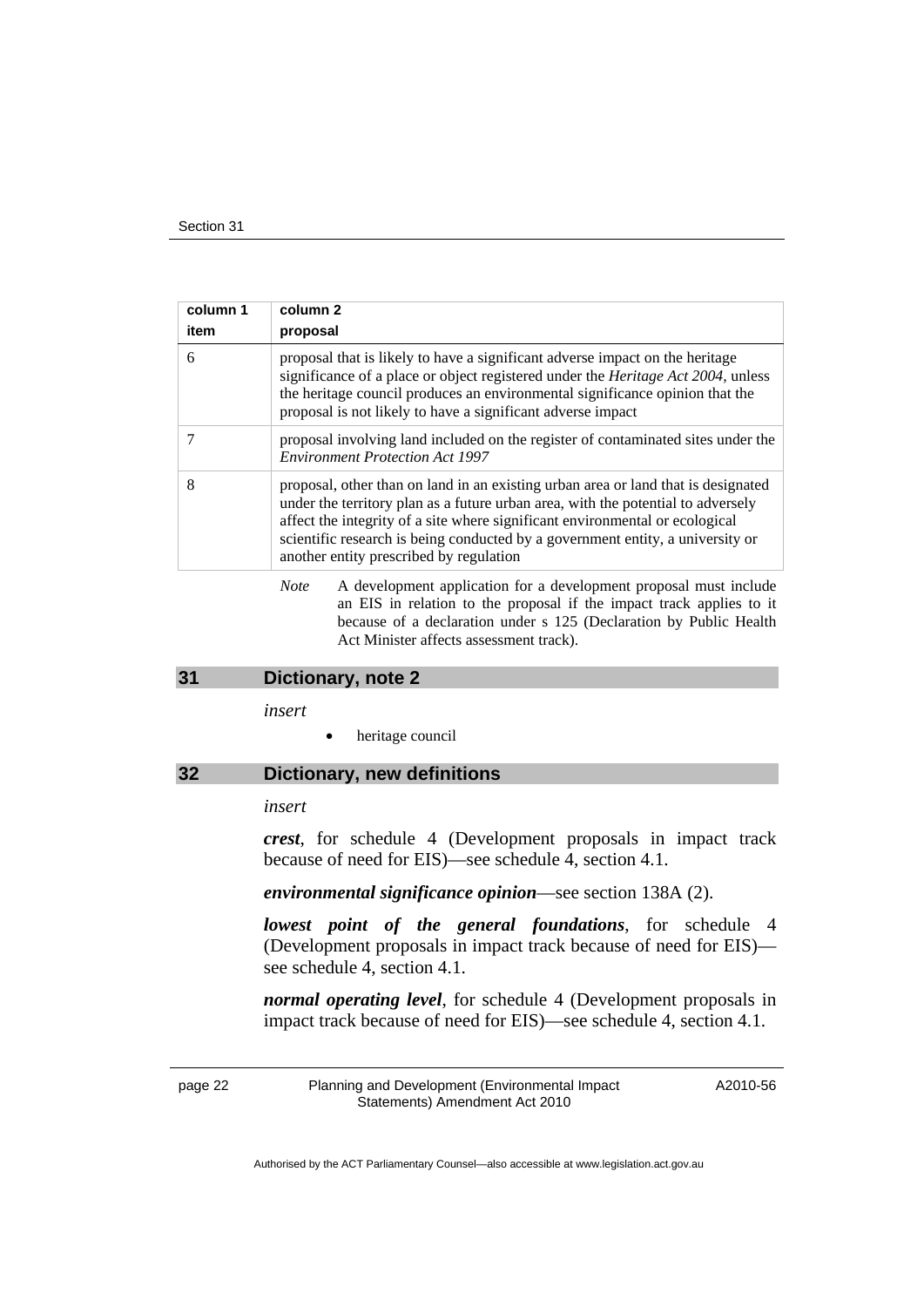<span id="page-24-0"></span>*recommended design flood*, for schedule 4 (Development proposals in impact track because of need for EIS)—see schedule 4, section 4.1.

*relevant agency* means—

- (a) for schedule 4, part 4.2, item 3 (c) and (d)—the conservator of flora and fauna; and
- (b) for schedule 4, part 4.3, item 1, item 2 (a) and (b) and item  $3$ the conservator of flora and fauna; and
- (c) for schedule 4, part 4.3, item 6—the heritage council.

*significant*, in relation to an adverse environmental impact—see section 124A.

## **33 Dictionary, definition of** *threatening process*

#### *substitute*

*threatening process*, for schedule 4 (Development proposals in impact track because of need for EIS)—see the *Nature Conservation Act 1980*, dictionary.

### **34 Planning and Development Regulation 2008, section 54 (1) (e)**

*omit* 

A2010-56